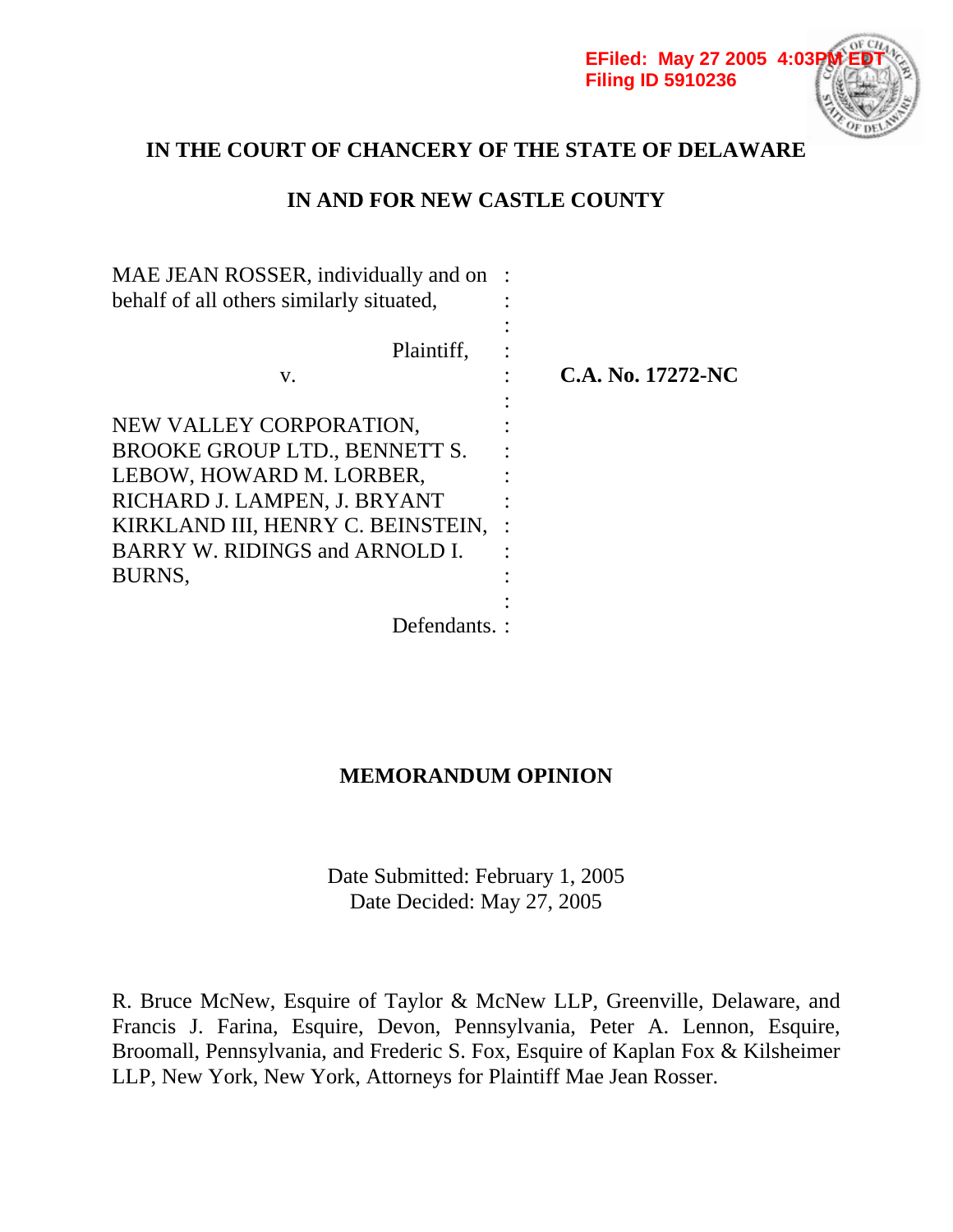Michael D. Goldman, Esquire, Peter J. Walsh, Jr., Esquire, and Brian C. Ralston, Esquire of Potter Anderson & Corroon LLP, Wilmington, Delaware, and Michael L. Hirschfeld, Esquire, and Stacey J. Rappaport, Esquire of Milbank, Tweed, Hadley & McCloy LLP, New York, New York, Attorneys for Defendants New Valley Corporation, Brooke Group Ltd., Bennett S. Lebow, Howard M. Lorber, Richard J. Lampen, J. Bryant Kirkland III, Henry C. Beinstein, Barry W. Ridings, and Arnold I. Burns.

NOBLE, Vice Chancellor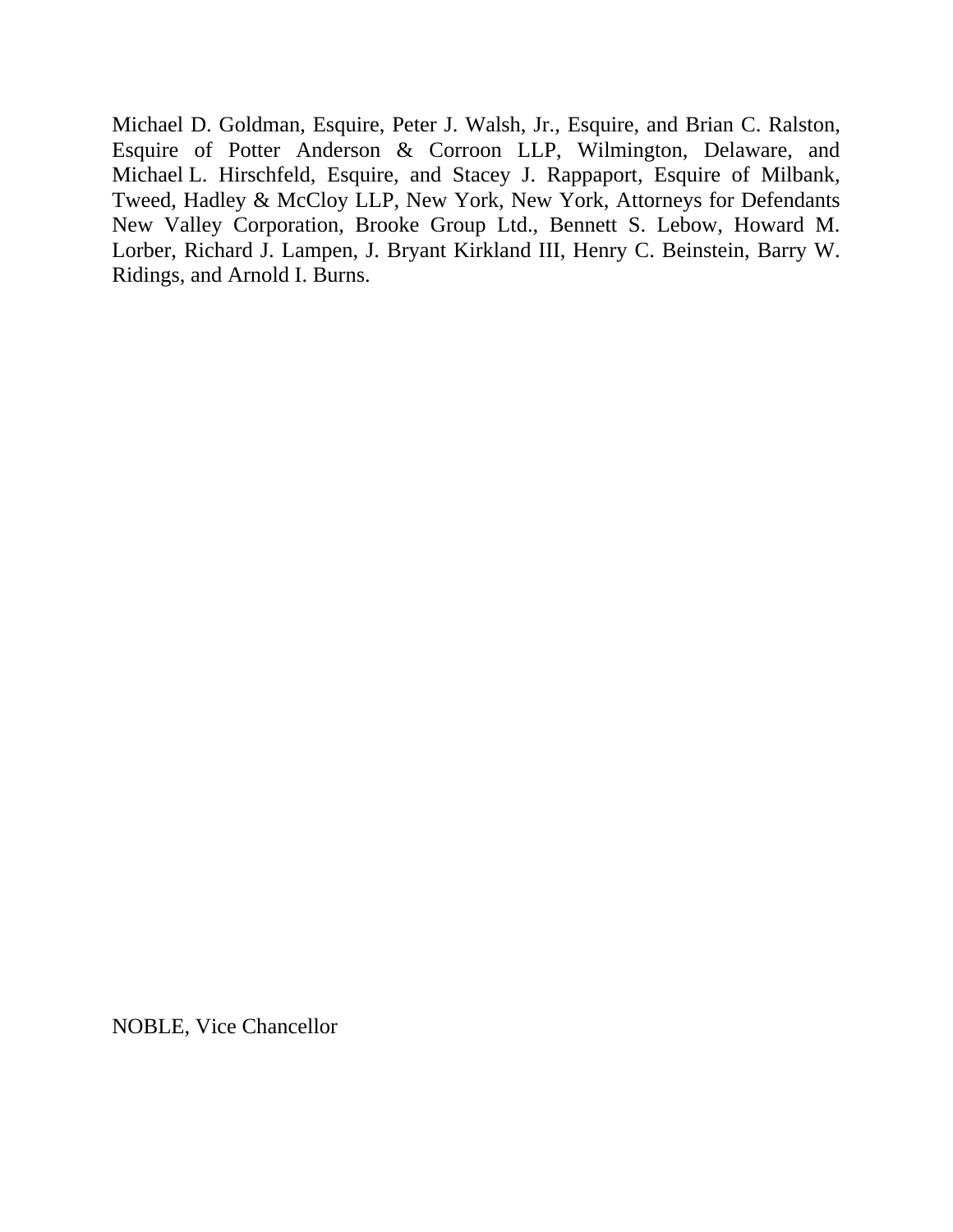Defendants' motion for summary judgment raises the question of whether adequate disclosure was provided to holders of Class B Preferred stock of Nominal Defendant New Valley Corporation ("New Valley") when they were solicited to approve an internal recapitalization. According to Plaintiff Mae Jean Rosser, the recapitalization unfairly benefited New Valley directors to the detriment of the Class B Preferred shareholders. Each class of New Valley stock, by a majority of the shares voted by disinterested shareholders, approved the recapitalization. That approval, if made on a fairly and fully informed basis, either would restore the business judgment rule's presumptions or would shift the burden to the Plaintiff to show that the recapitalization was unfair to Class B Preferred shareholders. Of concern to the Plaintiff are New Valley's disclosures in its Proxy Statement regarding (1) whether the fairness opinion provided by Pennsylvania Merchant Group ("PMG") was misleading in its representation that the reorganization was "fair," if, in fact, fairness with respect to each class of New Valley stock was never evaluated; (2) whether the Proxy Statement was inadequate because it failed to disclose the identity of the shareholders who initially suggested the recapitalization; and (3) whether the Proxy Statement was insufficient because it failed to disclose separate valuations of New Valley's various assets and lines of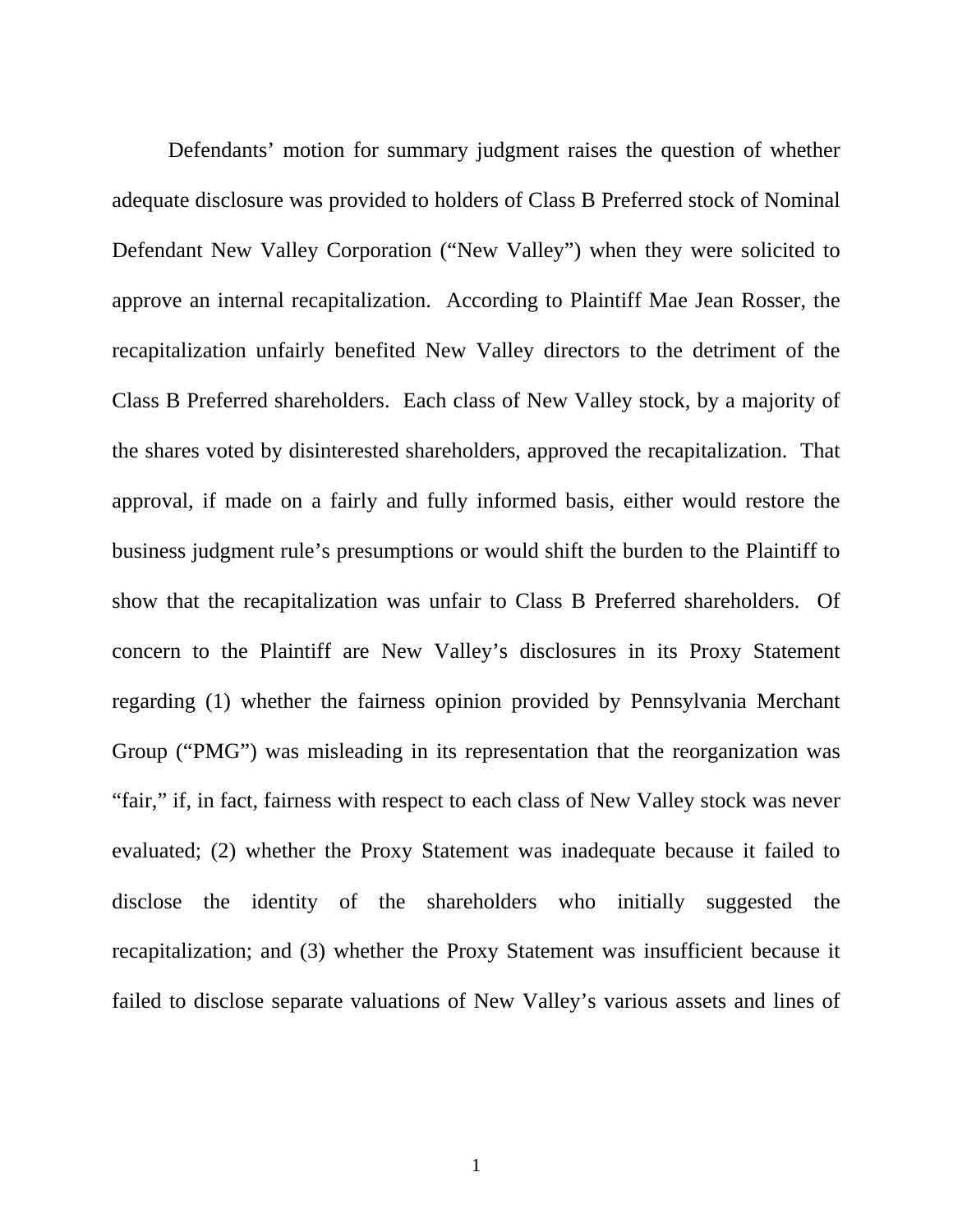business.<sup>1</sup> For the reasons set forth below, the Defendants' motion for summary judgment will be granted.

#### **I. PARTIES**

The Plaintiff, purporting to act on behalf of herself and other former New Valley Class B Preferred shareholders, brought this action against New Valley, a Delaware corporation, and its directors: Defendants Bennett S. Lebow, Howard M. Lorber, Richard J. Lampen, J. Bryant Kirkland III, Henry C. Beinstein, Barry W. Ridings, and Arnold I. Burns. Additionally, the Plaintiff named Brooke Group Ltd., controlled by director defendant Lebow, as a defendant. New Valley's officers and directors and Brooke Group, at the time of the recapitalization, collectively owned 43.1% of New Valley's common shares, 61.1% of the Class A Preferred shares, and 11.3% of the Class B Preferred shares.<sup>2</sup>

### **II. FACTUAL BACKGROUND**

 New Valley concluded that its stock traded at a substantial discount due to its complex capital structure.<sup>3</sup> Thus, it proposed an internal recapitalization plan (the "Plan") on May 21, 1999, with the purpose of converting all equity holdings to

 $1$  In her complaint, the Plaintiff identified six other shortcomings in the Proxy Statement. Claims based on those allegations were dismissed under Court of Chancery Rule 12(b)(6). *See Rosser v. New Valley Corp.*, 2000 WL 1206677 (Del. Ch. Aug. 15, 2000) [hereinafter "*Rosser I*"].

 $2$  The Defendants contend that they held only 10.2% of the Class B Preferred shares. The discrepancy, which traces back to the Plaintiff's treatment of certain options, is immaterial.

<sup>&</sup>lt;sup>3</sup> Revising the capital structure was first suggested by Steven G. Lampe, a large Class B Preferred shareholder not affiliated with New Valley, and by Anthony Tedeschi and Scott Williams, who were registered representatives of PMG and communicating on behalf of a few of their PMG brokerage account customers.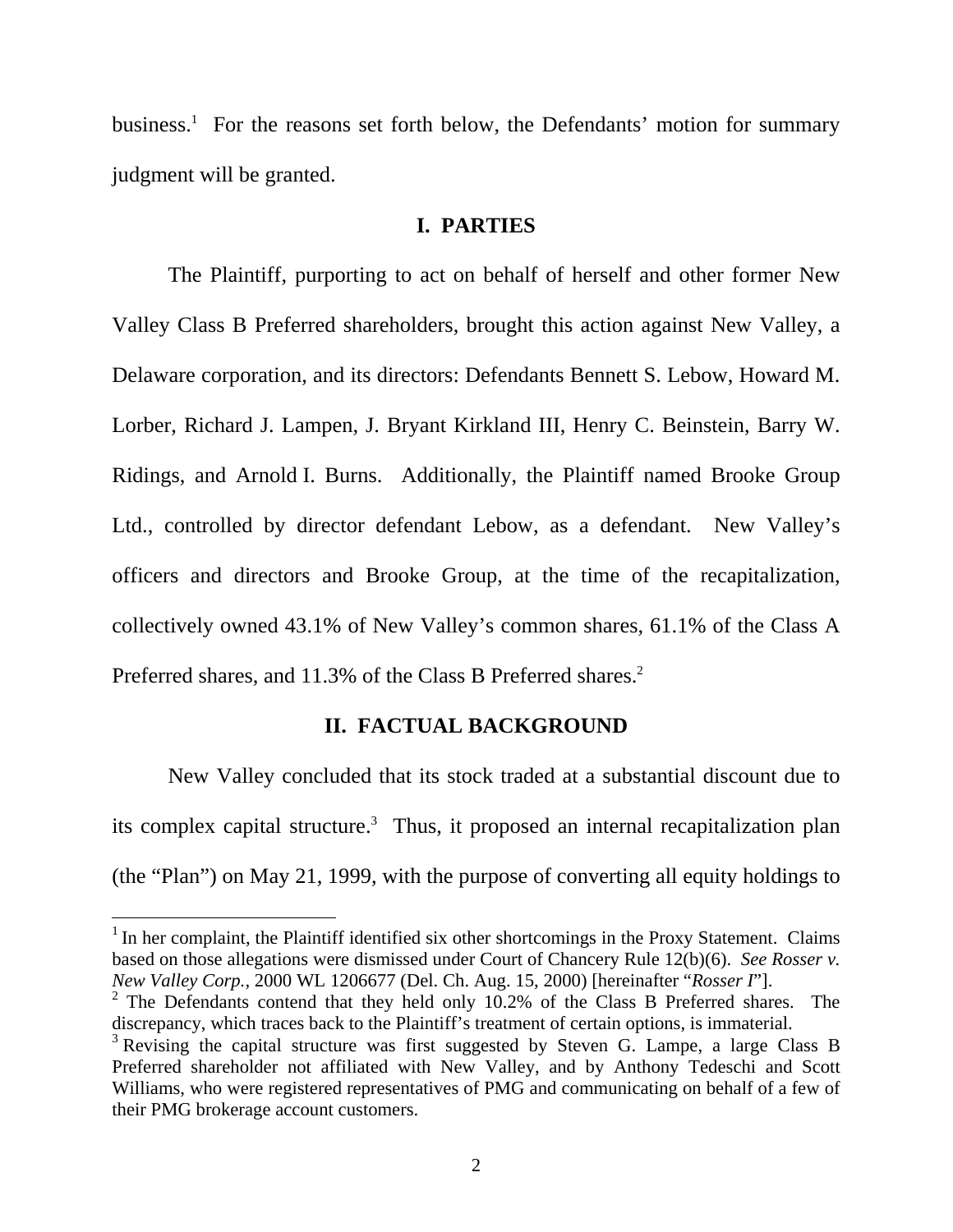one class of common stock (and warrants for that common stock). Before the recapitalization, New Valley had the following capital structure: Class A Preferred, which was the most senior stock, had dividend and liquidation preferences and was entitled to dividend arrearages; Class B Preferred, which was junior to the Class A Preferred, had liquidation and dividend preferences and was also entitled to dividend arrearages; and common shares, which were junior to the Class A and B Preferred shares.

Under the Plan, New Valley's old shares were exchanged for new shares in the following manner: each Class A Preferred share lost its dividend and liquidation preferences and was converted into twenty new common shares and one warrant to purchase an additional share; each Class B Preferred share lost its dividend and liquidation preferences and was converted into one-third of a new common share and warrants to purchase five additional new common shares; each old common share was converted into one-tenth of a new common share and threetenths of a warrant for an additional new common share. The warrants had an exercise price of \$12.50—substantially more than New Valley common stock traded following implementation of the Plan—and were exercisable for five years.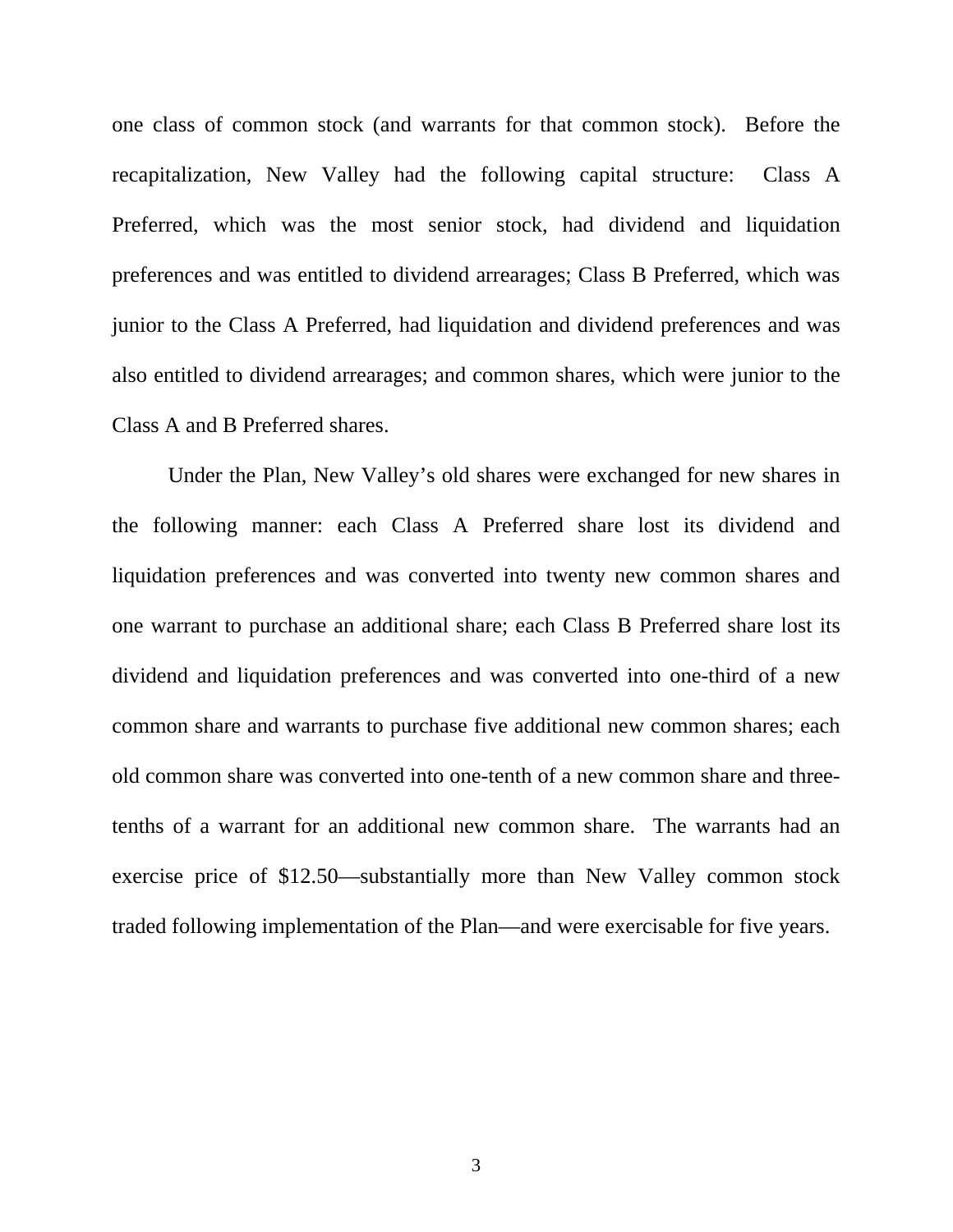A somewhat quantitative description of the methodology behind the recapitalization may be helpful in understanding the dispute.<sup>4</sup> As of March 31, 1999, the total dividend arrearage due Class A Preferred shareholders was \$234.6 million. On January 1, 2003, in the absence of the Plan or other arrangement, each Class A Preferred share would have been subject to mandatory redemption at a price of \$100 per share (for a total of \$107.1 million), plus accrued dividends. The total dividend arrearage for Class B Preferred shares, as of March 31, 1999, was \$172.9 million. Those shares were entitled, in the event of liquidation, to \$25 per share (for a total of approximately \$69.8 million), plus accrued dividends. Of course, those sums due (or which might have become due) the Class B Preferred shareholders were all subordinate to the obligations owed to the Class A Preferred shareholders.<sup>5</sup>

 PMG determined that the fair value of New Valley, at the time of the recapitalization, was \$184.4 million.<sup>6</sup> Thus, before the recapitalization, the Class A Preferred shareholders were owed dividend arrearages in excess of the fair value of the New Valley enterprise.

<sup>&</sup>lt;sup>4</sup> The Proxy Statement appears at Hirschfeld Aff., Ex. A. PMG's fairness opinion is Appendix A to the Proxy Statement. The background to the fairness opinion, which contains materials prepared by PMG to support that opinion, can be found at Hirschfeld Aff., Ex. B.

 $5$  Proxy Statement, at 58-59.

 $6$  This would equate to \$7.91 for each new common share following recapitalization.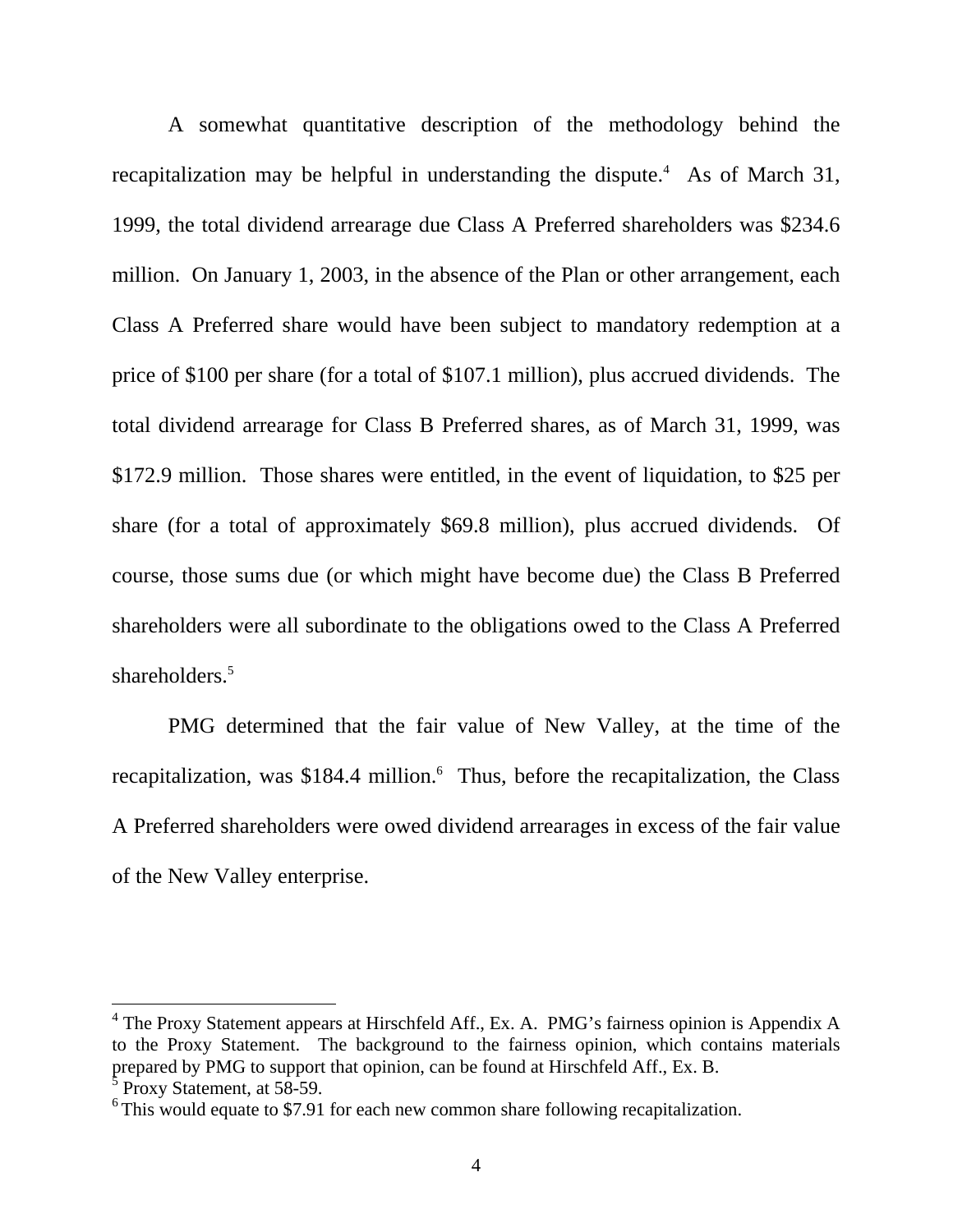Ameliorating this difficult capital structure was a purported goal of the recapitalization.<sup>7</sup> In the Defendants' view, the Plan sought to simulate the relative pre-recapitalization economic positions of the various classes of New Valley stock. Because the Class A Preferred shares had the most senior position, a large percentage of the post-recapitalization common stock was assigned to their shareholders. The relatively small number of shares available to the Class B Preferred shareholders was designed to reflect the likelihood that, if no recapitalization or significant corporate performance changes occurred before the Class A Preferred shares' mandatory redemption occurred and dividend arrearages were paid, the Class B Preferred shareholders had little positive value to expect from their holdings in New Valley. On the other hand, the relatively large number of warrants issued to the Class B Preferred shareholders was designed to replicate the Class B Preferred shareholders' then-current upside potential in New Valley in the event that the enterprise value ever significantly exceeded the dividend arrearages and other rights accruing to the Class A Preferred stockholders. Because the status of the Class B Preferred shares was unfavorable in relation to the obligations owed to the Class A Preferred shareholders, the warrants were exercisable at a high, perhaps unlikely to be obtained, price. In short, a drastic

<sup>&</sup>lt;sup>7</sup> The market capitalization of New Valley at this time was approximately \$81.1 million, thus reflecting a market discount of approximately 56%. Hirschfeld Aff., Ex. B, at NV 00563.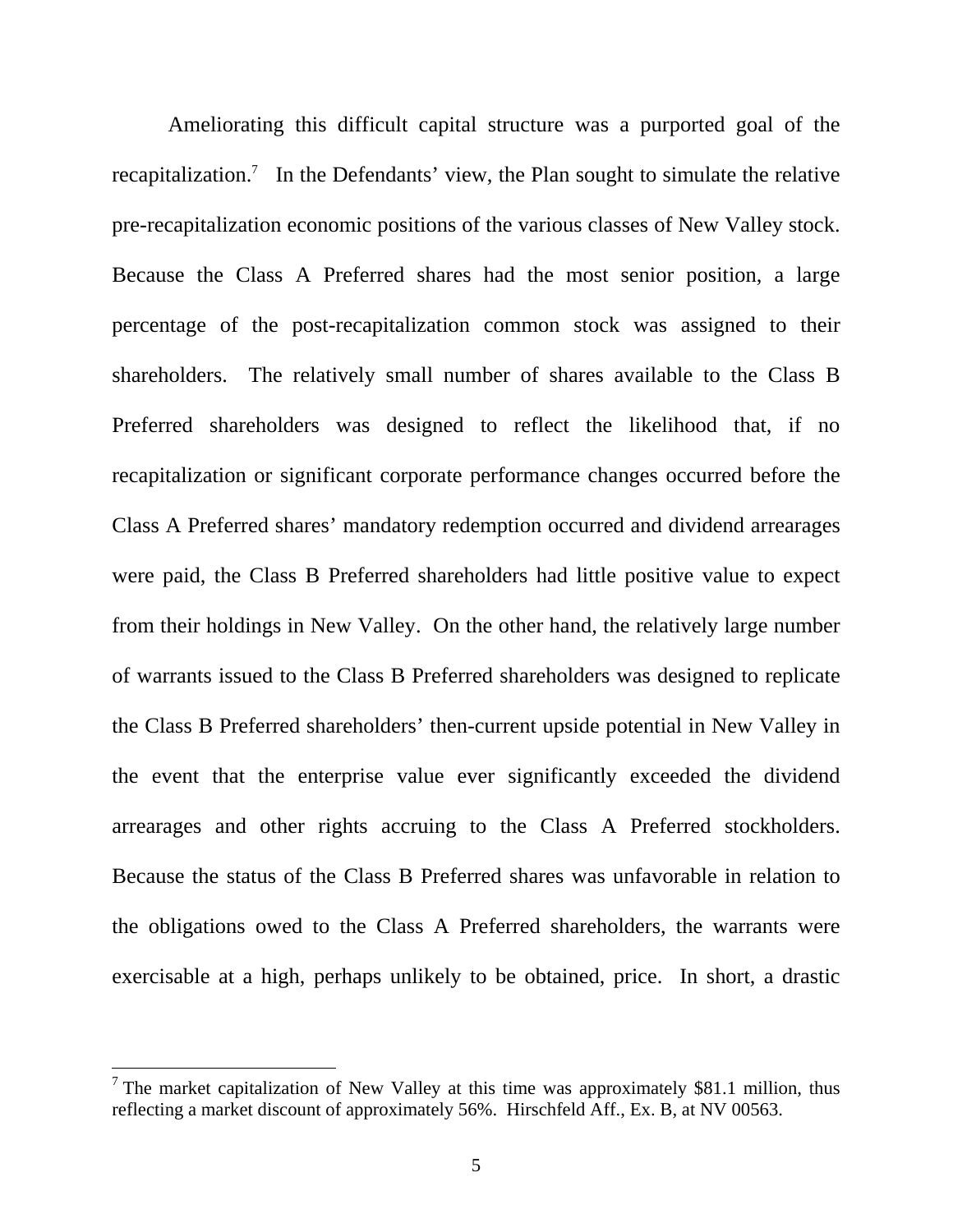spike in New Valley's economic fortunes would have to occur before their shares would have appreciable value. Since the pre-recapitalization common shares had little claim to New Valley (because they were junior to both the Class A Preferred and Class B Preferred shares, both of which were entitled to substantial dividend arrearages), they also would convert into a relatively small number of postrecapitalization common shares and warrants.

 In addition, by converting the equity to one class of new common stock and by allocating to Class A Preferred shareholders relatively more new common stock than to Class B Preferred shareholders and common shareholders, the Brooke Group and the defendant directors gained voting control of New Valley.<sup>8</sup>

 New Valley's shareholders were induced, in part, to approve the recapitalization through a fairness opinion prepared by PMG and supplied to them with the Proxy Statement.<sup>9</sup> The fairness opinion concluded "that the consideration to be received by the shareholders in the Recapitalization is, from a financial point of view, fair."10 According to the PMG banker principally responsible for the fairness opinion, PMG, in the course of developing the fairness opinion, examined

 $8$  Upon implementation of the Plan, the former Class A Preferred shareholders held 91.9% of the new common shares; the former Class B Preferred shareholders held 4.0%; and the former common shareholders held 4.1%. Before the recapitalization, the Class A Preferred shareholders held 4.87% of the shareholder voting power. The Defendants received 55% of the new common shares.

<sup>&</sup>lt;sup>9</sup> Following public announcement of the Plan, the Class A Preferred shares traded higher and the Class B Preferred shares traded lower.

 $10$  Proxy Statement, App. A, at 2.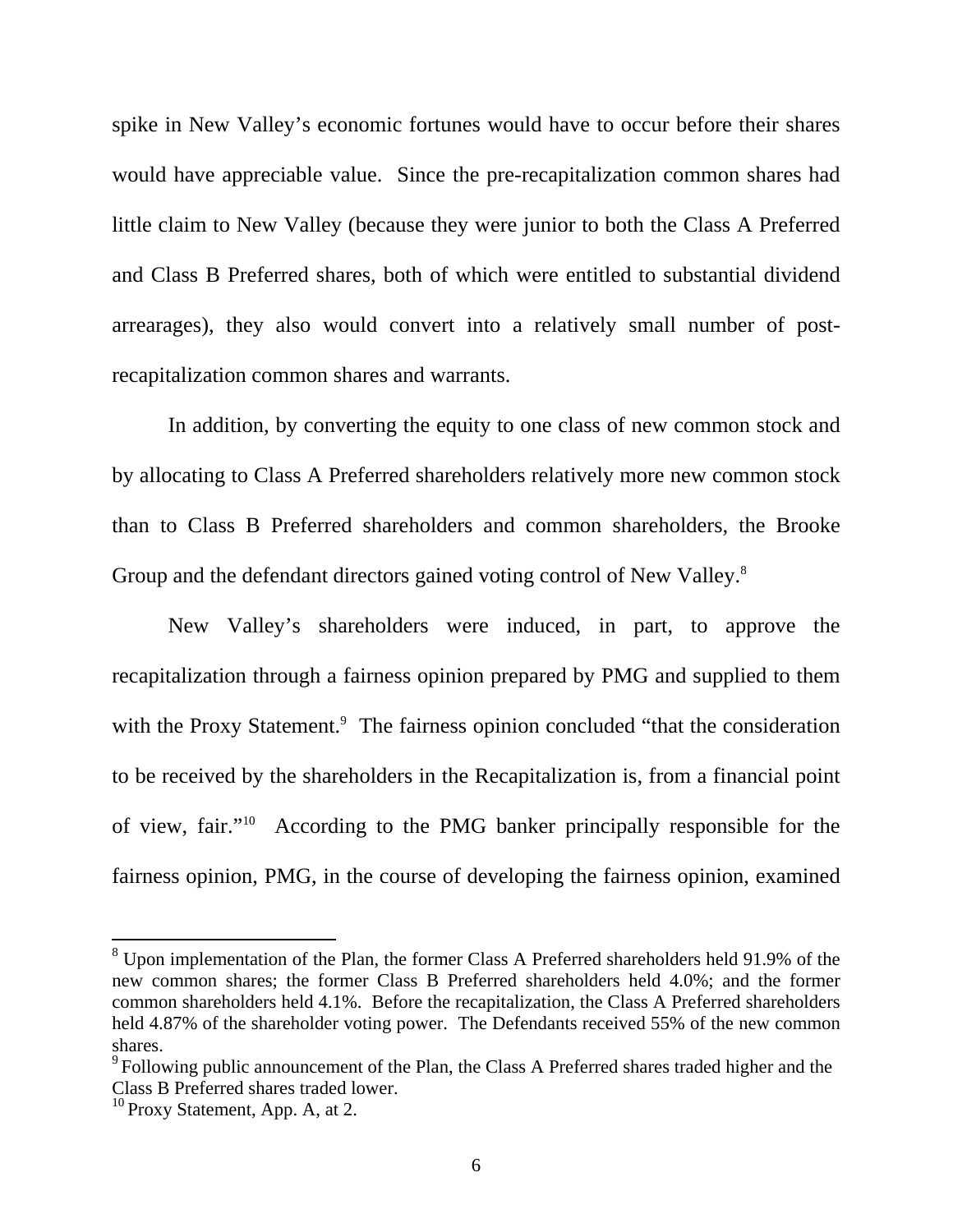and determined that the restructuring was fair to the shareholders of each class of New Valley stock.<sup>11</sup>

 At a special shareholders' meeting on May 21, 1999, 82.7% of the Class A Preferred shares, 68.6% (approximately 58% if the shares controlled by Brooke Group and New Valley's officers and directors are not counted) of the Class B Preferred shares, and 53.2% of the old common shares voted in favor of the Plan. Of the Class B Preferred shares which were not held by the Defendants but were voted, approximately 89% voted in favor of the Plan.<sup>12</sup>

### **III. CONTENTIONS**

The Plaintiff claims that the Plan was unfair to Class B Preferred shareholders because it stripped away most of those shares' value for the benefit of Class A Preferred shareholders and constituted self-dealing because Brooke Group and New Valley's officers and directors were substantial holders of Class A

 $11$  Parke Dep. at 138-39:

In performing the analysis, the fairness analysis that you did, did PMG examine the fairness to the holders of the Class A preferred securities viewed just by themselves? In other words, did PMG determine as part of its fairness analysis that the proposed transaction was fair to the holders of the Class A preferred shares?

A: Yes.

Q: And did PMG separately determine as part of its fairness analysis that the proposed recapitalization was fair to the holders of the Class B preferred shares? A: Yes

Q: And did PMG as part of its fairness analysis separately examine and determine whether the proposed recapitalization was fair to the holders of the old common stock of New Valley?

A: Yes.

 $12$  Hirschfeld Aff., Ex. C, at 24.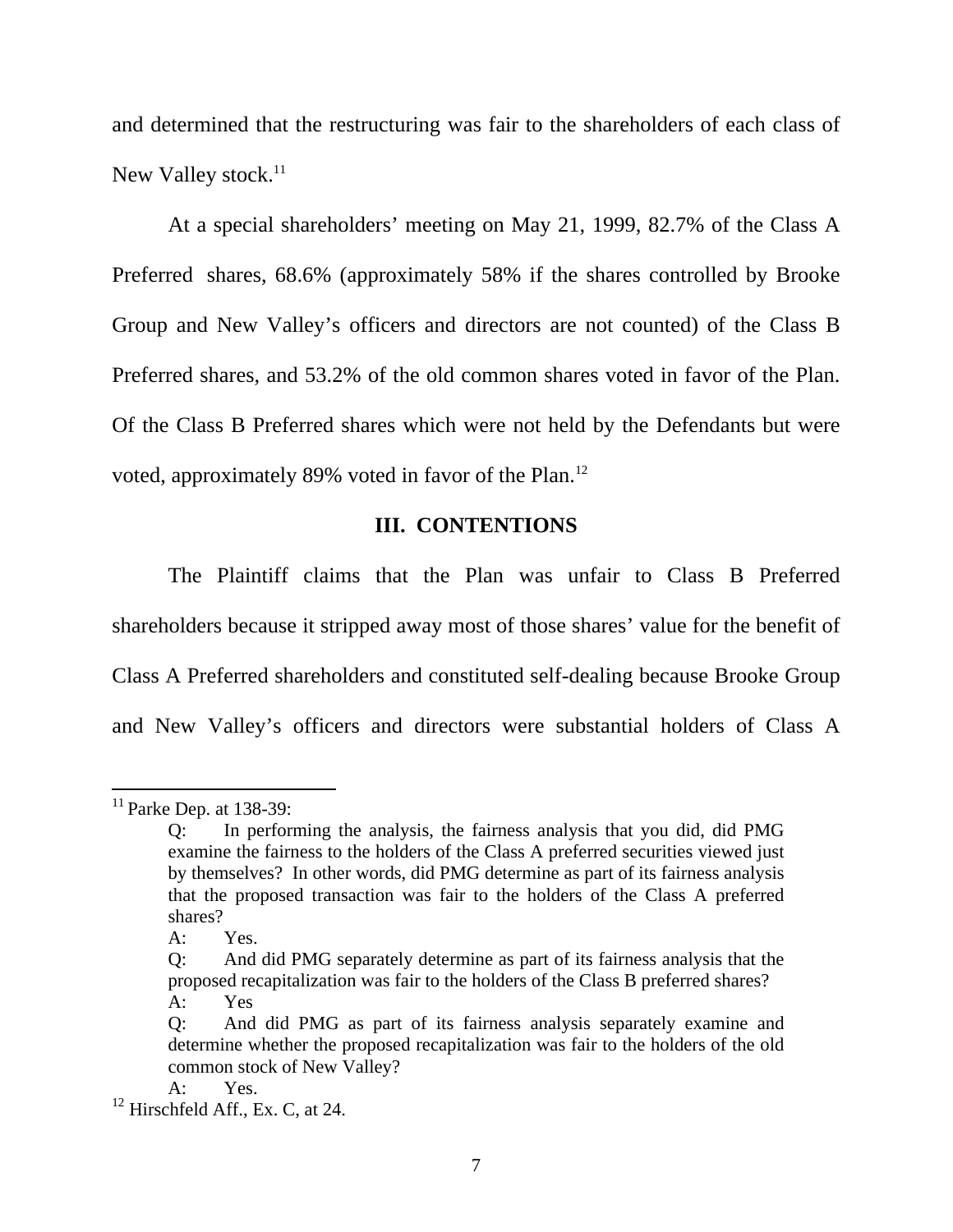Preferred stock. The Defendants assert that the recapitalization was approved and, thus, ratified by a vote of disinterested and informed shareholders representing a majority of each of the three classes of stock. In response to the ratification argument, the Plaintiff asserts that the vote was tainted because New Valley's Proxy Statement failed to disclose all material information regarding the proposed transaction.

 The Defendants, relying upon the defense of shareholder ratification, now seek summary judgment with respect to both the Plaintiff's challenge to the Plan and her challenges to the disclosures which survived their motion to dismiss: (1) the Proxy Statement failed to disclose that PMG's opinion did not evaluate the fairness of the Plan as it related to each individual class of stock;<sup>13</sup> (2) the Proxy Statement failed to disclose the identity of the shareholders who first suggested the recapitalization to New Valley; and (3) the Proxy Statement failed to disclose the value of New Valley's various assets or lines of business. The Plaintiff contends that the presence of disputed material facts precludes the relief sought by the Defendants.

 $13$  The fairness opinion stated "that the consideration to be received by the shareholders in the Recapitalization is, from a financial point of view, fair." Proxy Statement, App. A, at 2. The opinion did not expressly set forth that the Plan was fair to each class of shareholders and, if PMG did not make this distinction, the opinion "is likely irrelevant and perhaps even misleading." *Rosser I*, at \*6.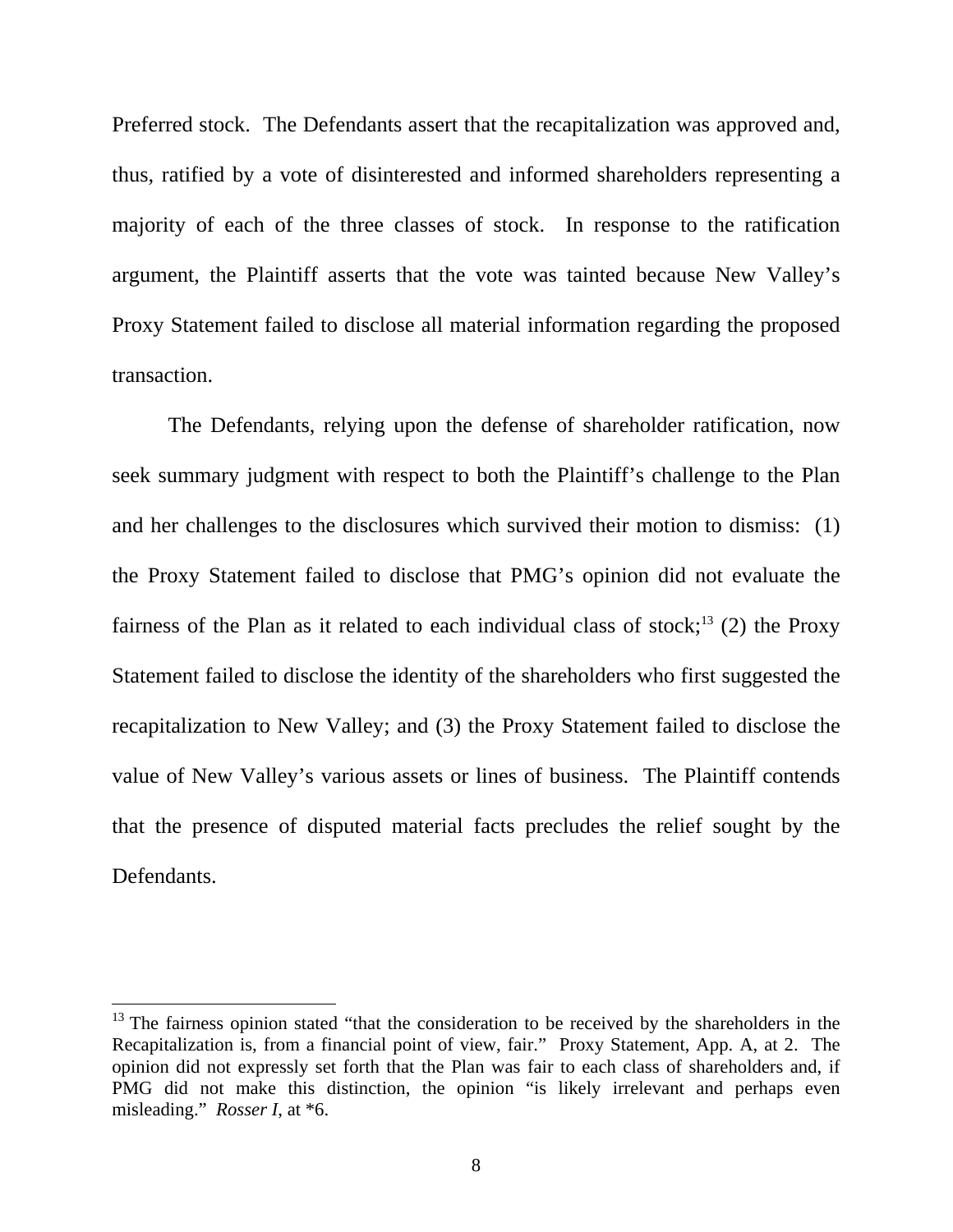#### **IV. ANALYSIS**

### A. *The Standard for Summary Judgment*

 To prevail on their motion for summary judgment, the Defendants must show "that there are no material, disputed issues of fact and that they are entitled to judgment as a matter of law."14 All rational inferences are to be drawn in favor of the nonmoving party.<sup>15</sup>

 While the moving party has certain burdens when pursuing summary judgment, the opposing party may carry burdens as well. For example, the moving party need not operate in a factual vacuum and, thus, the party opposing summary judgment must put forth *some* evidence to support her case. In other words,

[I]n order to withstand a motion for summary judgment, the plaintiff is required to present some evidence, either direct or circumstantial, to support all of the elements of the claim. A motion for summary judgment is properly granted against a plaintiff who fails to make a showing sufficient to establish the existence of an element essential to the plaintiff's case, and on which the plaintiff will bear the burden of proof at trial. 16

<sup>14</sup>*In re Oracle Corp. Deriv. Litig*., 867 A.2d 904, 926 (Del. Ch. 2004).

<sup>15</sup>*The Greylag 4 Maintenance Corp. v. Lynch-James*, 2004 WL 2694905, at \*4 (Del. Ch. Nov. 18, 2004) ("When deciding a motion for summary judgment, the Court must view the facts in the light most favorable to the nonmoving party and the moving party has the burden of demonstrating that no material question of fact exists.").

<sup>16</sup>*Watson v. Taylor*, 2003 WL 21810822, at \*2 (Del. Aug. 4, 2003), 829 A.2d 936 (TABLE).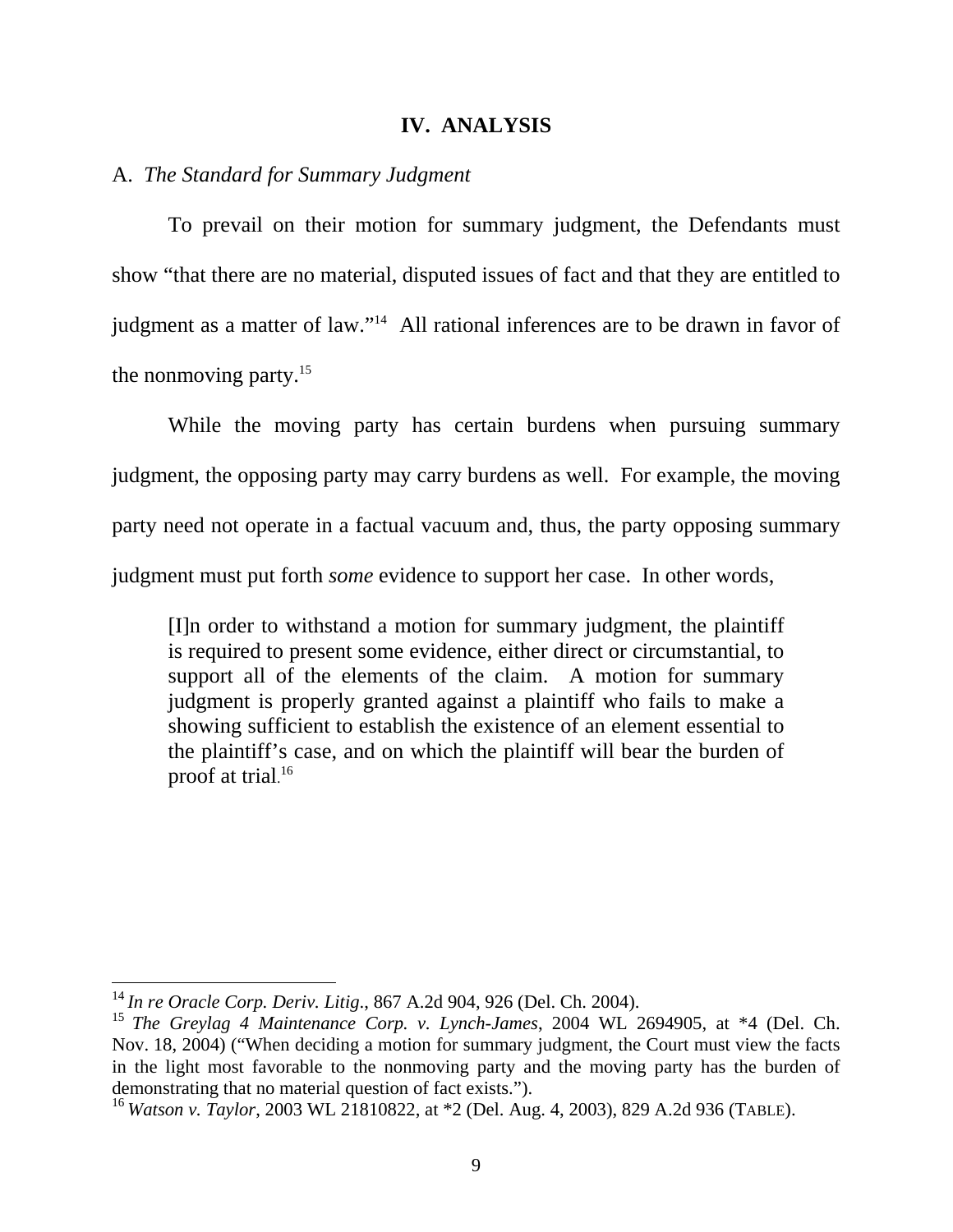Also, "[o]nce the moving party presents evidence that if undisputed would entitle it to summary judgment, the burden then shifts to the opposing party to dispute the facts by affidavit or proof of similar weight."17

## B. *The Standard for Determining Adequacy of Disclosure*

 The Plaintiff asserts fiduciary duty claims challenging the fairness of the Plan and the Defendants' candor in soliciting approval of the Plan by New Valley's shareholders. The outcome of this case, because of the potential consequences of a valid ratification, turns on whether the fiduciaries met their disclosure obligations.

As set forth in *Rosser I*:

Whether shareholders are "fully informed" turns upon whether directors have complied with their duty "when seeking the affirmative vote of stockholders . . . to disclose all material information." A "fact is material if there is a substantial likelihood that a reasonable shareholder would consider it important in deciding how to vote." Therefore, in order to allege a proper breach of a duty of disclosure claim, plaintiffs must establish "a substantial likelihood, that under all the circumstances, the omitted fact would have assumed actual significance in the deliberations of the reasonable stockholder."<sup>18</sup>

## C. *The Consequences of Adequate Disclosure*

 If the Class B Preferred shareholders were not fully informed through the Proxy Statement that solicited their approval of the recapatilization, "the vote itself may be rendered meaningless."<sup>19</sup> In that event, since it is not disputed that this was

<sup>17</sup>*Fleet Fin. Group, Inc. v. Advanta Corp.*, 2001 WL 1360119, at \*1 n.4 (Del. Ch. Nov. 2, 2001). <sup>18</sup> Rosser I, at \*3 (footnotes omitted).

<sup>19</sup>*Id*. at \*7.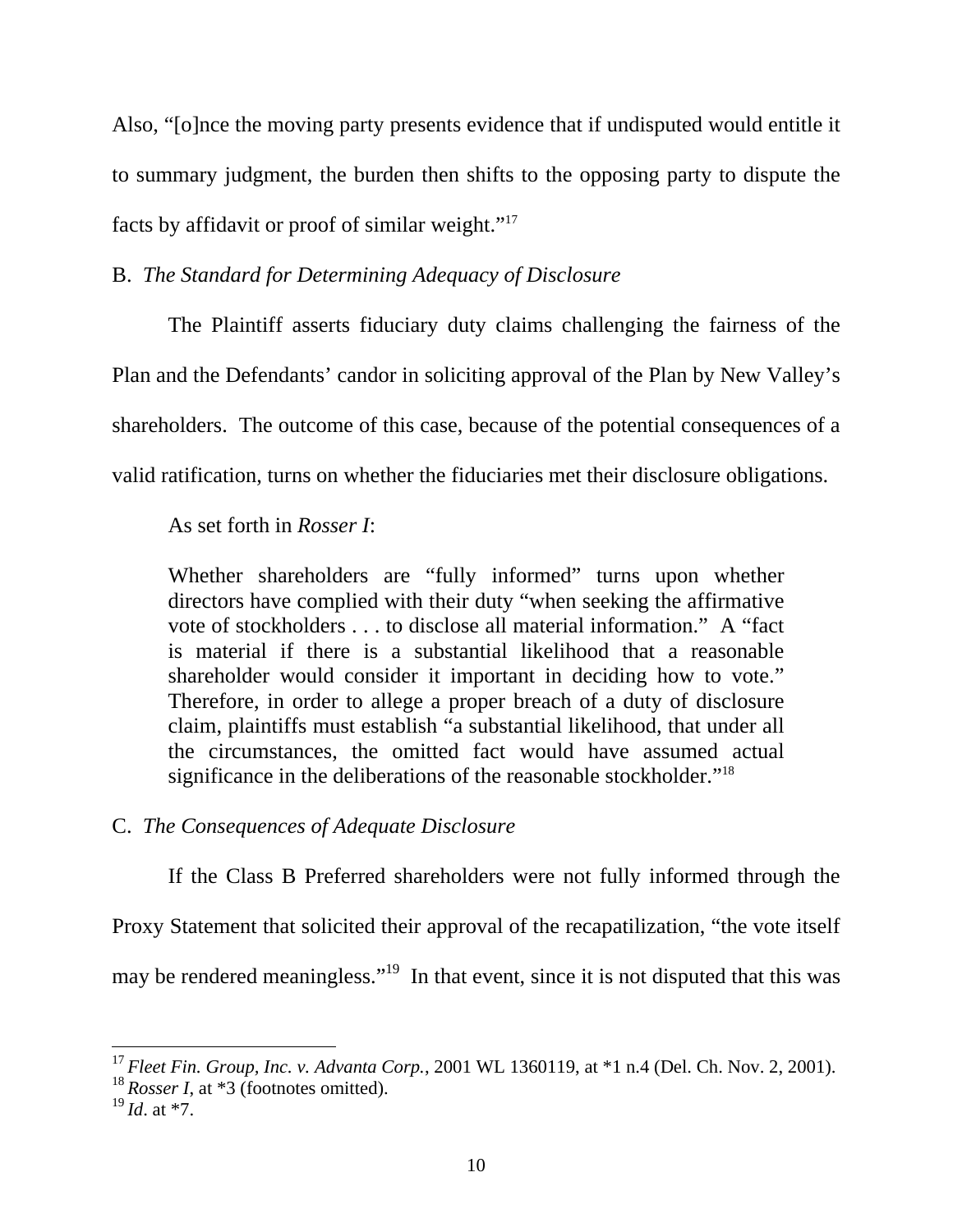an interested transaction, the Defendants would have the burden of proving that the Plan was entirely fair. $^{20}$ 

 If the disinterested holders of Class B Preferred stock were fully and fairly informed, the consequences of their approval of the recapitalization must be ascertained. In this context, the effect of shareholder ratification depends upon whether the recapitalization is merely perceived as the product of self-dealing by conflicted directors or whether the Defendants, because of *de facto* control of New Valley, are collectively to be treated as holding the status of a controlling shareholder group. *Rosser I* adopted the view that the Plan was an interested transaction and predicted that an informed shareholder approval would ratify the transaction and transform the issue for judicial consideration into one for business judgment rule analysis.<sup>21</sup> While that approach does not necessarily result in the dismissal of fiduciary duty claims,<sup>22</sup> "approval by fully-informed . . . disinterested stockholders under Section 144(a)(2) [of the Delaware General Corporation Law], permits invocation of the business judgment rule and limits judicial review to issues of gift or waste with the burden of proof upon the party attacking the

<sup>20</sup> *See, e.g.*, *Kahn v. Lynch Communications Sys.*, *Inc.*, 638 A.2d 1110, 1117 (Del. 1994) ("The initial burden of establishing entire fairness rests upon the party who stands on both sides of the transaction.") (citations and footnotes omitted).

<sup>21</sup> *Solomon v. Armstrong*, 747 A.2d 1098, 1115 (Del. Ch. 1999) ("[I]n a classic self-dealing transaction the effect of a fully-informed shareholder vote in favor of that particular transaction is to maintain the business judgment rule's presumptions.").

<sup>22</sup> *Rosser I*, at \*7.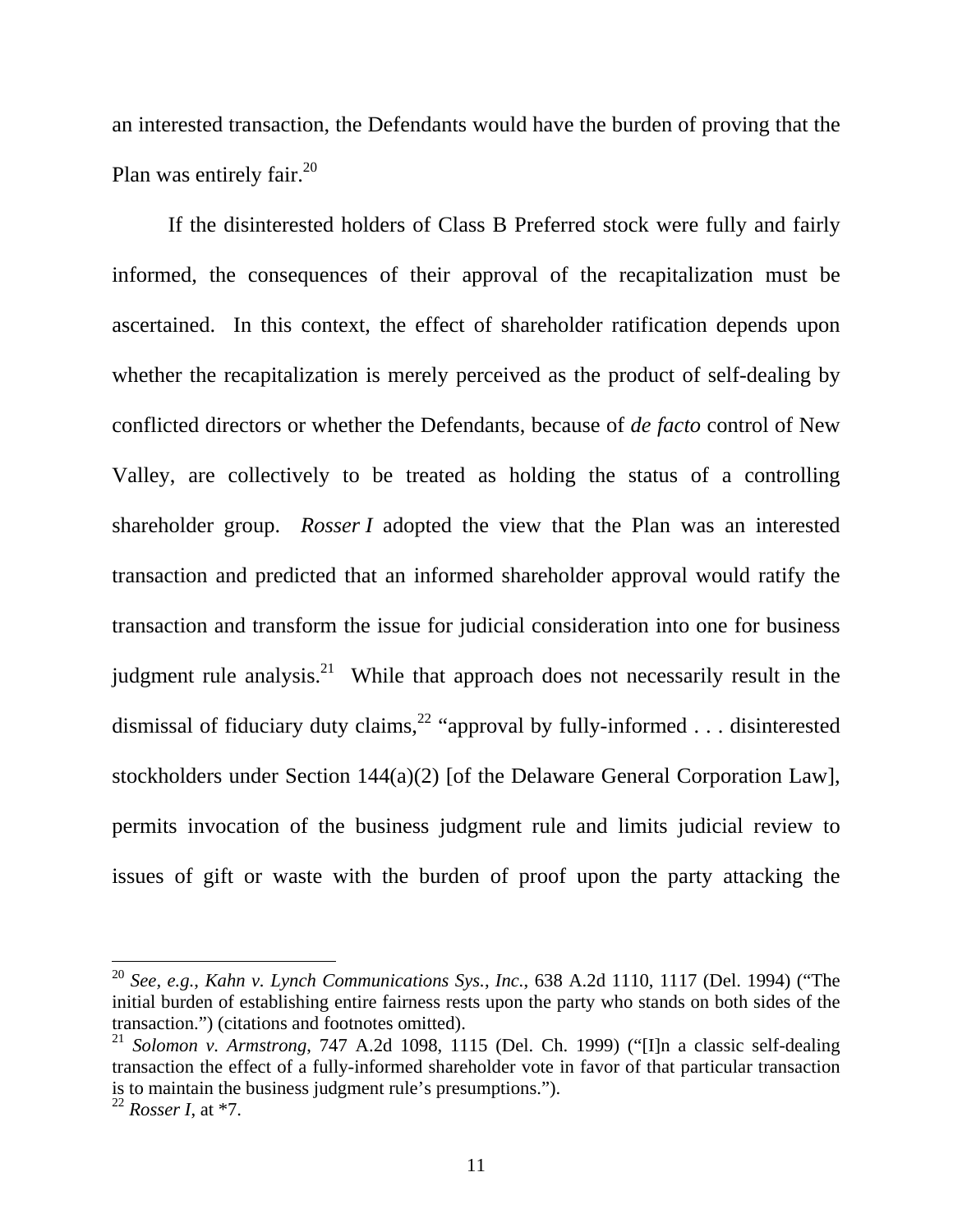transaction."23 As Plaintiff's counsel conceded, "[I]f in fact there were no disclosure violations, I think that would be a very big problem for the case."  $^{24}$ 

 On the other hand, if implementation of the Plan is considered to be the result of actions taken by a controlling shareholder group, the effect of approval by fully informed and disinterested shareholders may simply be to shift to the Plaintiff the burden of demonstrating that the transaction was not entirely fair. As summarized in *In re Best Lock Corp. Shareholder Litigation*:

Under *Kahn v. Lynch*, a ratifying vote by a majority of the minority shareholders of a transaction with the majority shareholder does not extinguish equitable claims, but only switches the burden of proving fairness to the plaintiffs. This is presumably true even if *all* of the minority shareholders vote in favor of the transaction. Thus, in a cashout merger conditioned on a vote of approval by a majority of the minority shareholders, self-dealing fiduciaries obtain only limited benefits by using the protective mechanism of shareholder ratification: the transaction is still subject to entire fairness review, but the burden shifts to the plaintiffs to prove that the transaction was *not* entirely fair. The rationale for this doctrine is that minority shareholders might be coerced into voting in favor of the transaction out of fear of retribution by the majority shareholder.<sup>25</sup>

<sup>23</sup>*Marciano v. Nakash*, 535 A.2d 400, 405 n.3 (Del. 1987).

 $24$  Tr. of Oral Arg. at 65.

<sup>25 845</sup> A.2d 1057, 1081-82 (Del. Ch. 2001) (footnote omitted) (emphasis in original); *see also In re Emerging Communications, Inc. S'holders Litig.*, 2004 WL 1305745, at \*31 (Del. Ch. June 4, 2004); 1 R. FRANKLIN BALOTTI & JESSE A. FINKELSTEIN, THE DELAWARE LAW OF CORPORATIONS AND BUSINESS ORGANIZATIONS §4.35, 4-251 (2004) ("Thus, under [*Kahn v. Lynch Communications Sys., Inc.*], 'compliance with the terms of Section 144 does not restore to the board the presumption of the business judgment rule; it simply shifts the burden to plaintiff to prove unfairness.'") (quoting *Cinerama, Inc. v. Technicolor, Inc*., 663 A.2d 1134, 1154 (Del. Ch. 1994), *aff'd*, 663 A.2d 1156 (Del. 1995)). *See generally In re Prime Hospitality, Inc. S'holders Litig.*, 2005 WL 1138738, at \*8 (Del. Ch. May 4, 2005).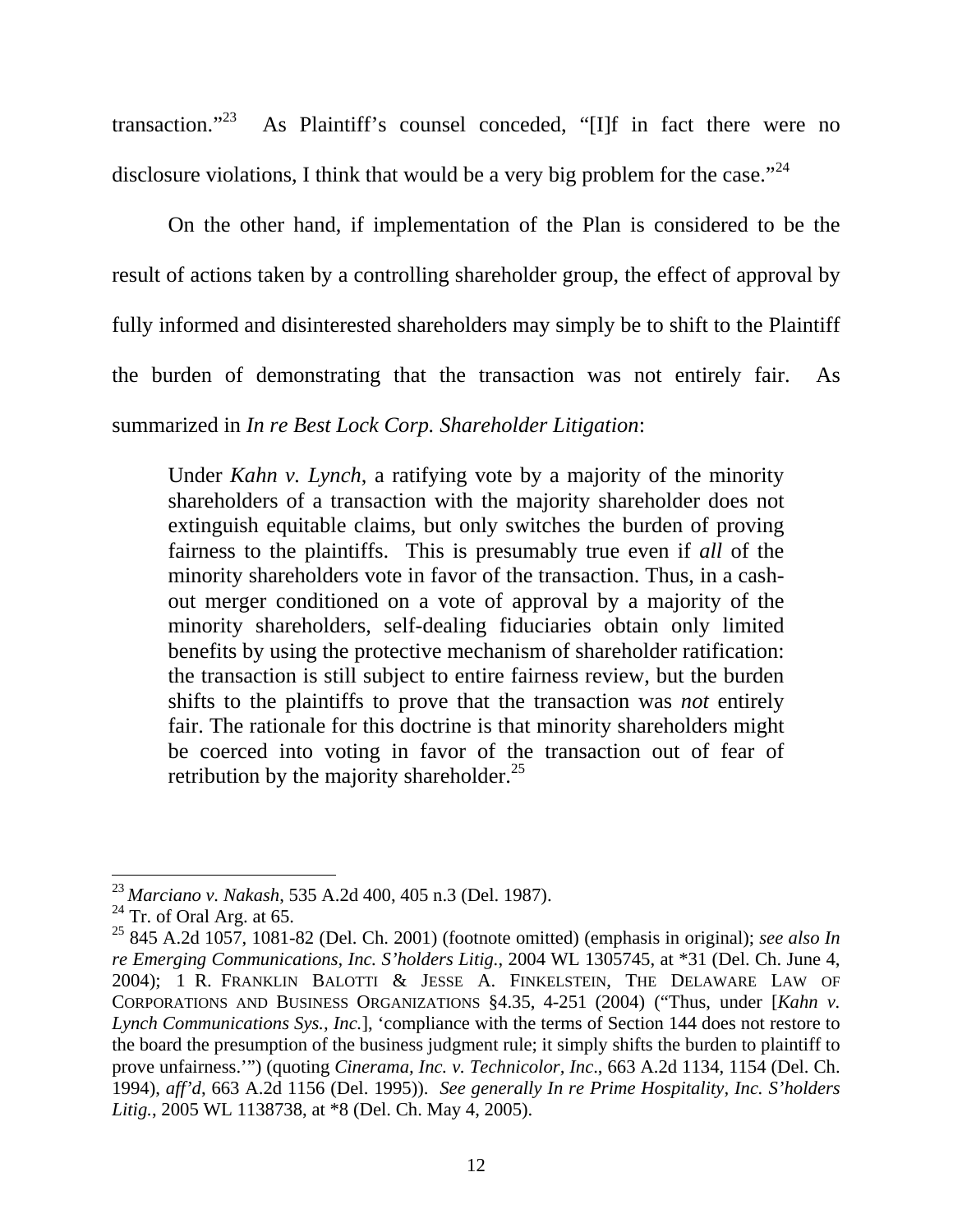Accordingly, whether shareholder ratification cloaks the Defendants with the presumptions of the business judgment rule or shifts to the Plaintiff the burden of proving that the Plan was unfair requires evaluation of both the control held by the Defendants and the nature of the transaction.<sup>26</sup> The Plan, supported by the Defendants, worked a fundamental change in capital structure of New Valley. Although the Defendants acquired voting control of New Valley as a result of the recapitalization, they did not hold the controlling stock interest before then.<sup>27</sup> Moreover, the Defendants held less than 12% of the Class B Preferred shares, and the Plan was dependent upon approval by the holders of that class of shares. Thus, there was "no controlling shareholder, control group or dominating force"<sup>28</sup> that could have compelled approval of the Plan without approval of the Class B Preferred shareholders.<sup>29</sup> Yet, the Defendants, at least in the summary judgment context which requires the Court to draw its inferences in favor of the Plaintiff, could be viewed as exercising pre-recapitalization control in fact over New Valley. In short, although *Solomon* suggests that, in this instance, the business judgment rule standard should apply, the Court, at this stage of the proceeding and on the

<sup>26</sup> *See Solomon*, 747 A.2d at 1116 (reflecting on "fundamental changes of corporate policy sponsored by a controlling shareholder").

<sup>27</sup> Before the recapitalization, the Defendants held approximately 42% of New Valley's voting power. Afterward, they held 55%.

<sup>28</sup> *Solomon*, 747 A.2d at 1117.

 $29$  The Plaintiff has not alleged that the Class B Preferred shareholders were "coerced" into approving the Plan.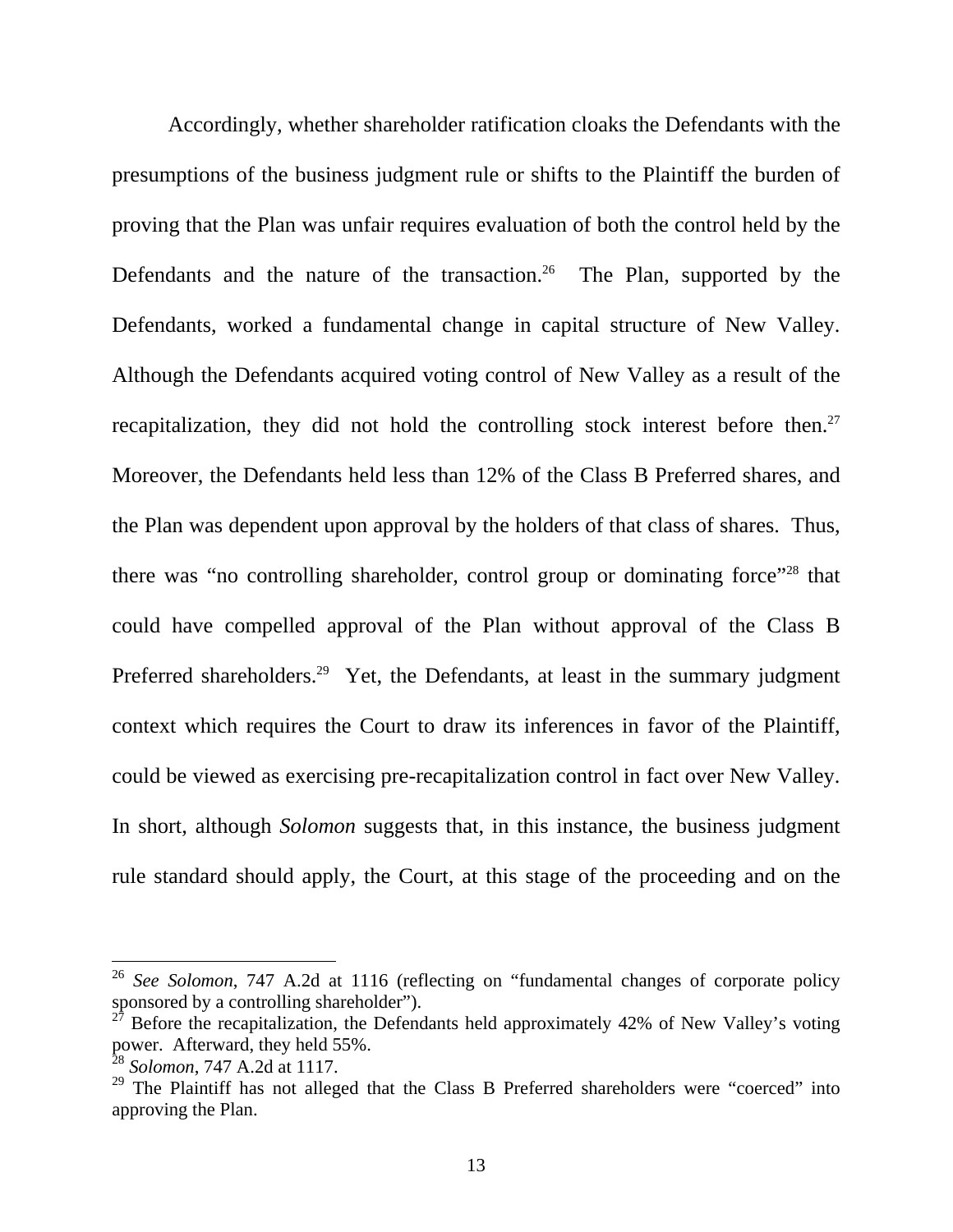record before it, is unable to resolve the debate. More importantly, as will be seen, it is not necessary to do so.

### D. *Adequacy of Disclosure*<sup>30</sup>

#### 1. Did the Fairness Opinion Distinguish Among Classes?

 In *Rosser I*, the Plaintiff's claim withstood the Defendants' motion to dismiss because, "if the fairness opinion failed to distinguish between the classes, it is likely irrelevant and perhaps even misleading."<sup>31</sup> The Defendants have brought forth evidence showing that the fairness opinion's analysis of "fair" applied to each of the three classes of New Valley stock. The Plaintiff attempts to refute this evidence in four different ways, none of which is persuasive.

 First, the Plaintiff argues that it is the law of the case that PMG did not conduct a fairness opinion with respect to each class of New Valley stock. In support of this argument, the Plaintiff cites language from *Rosser*  $I^{32}$  and the briefing leading up to *Rosser*  $I^{33}$  for the proposition that the PMG opinion did not evaluate the effects of the recapitalization on each class of New Valley stock. The

 $30$  Because the Defendants rely on the defense of shareholder ratification, it is their burden to demonstrate that the disclosures inducing shareholder approval were legally sufficient. *Solomon*, 747 A.2d 1117 n.58.

<sup>31</sup>*Rosser I*, at \*6.

 $32$  *Id.* ("Defendants respond by noting that the opinion did not purport to compute the 'relative' fairness' of the Plan as applied to each class.").

 $33$  Op. Br. in Sup. of Def. Mot. to Dis. the Com., at 15 ("The opinion, on its face, did not purport to compute the 'relative fairness' of the different classes of stockholders, and defendants did not suggest otherwise."); Def. Rep. Br. in Sup. of Their Mot. to Dis. the Com., at 7 ("The PMG opinion did not purport to compute the relative fairness as among the different classes of stockholders, and this was readily discernable to the reader.").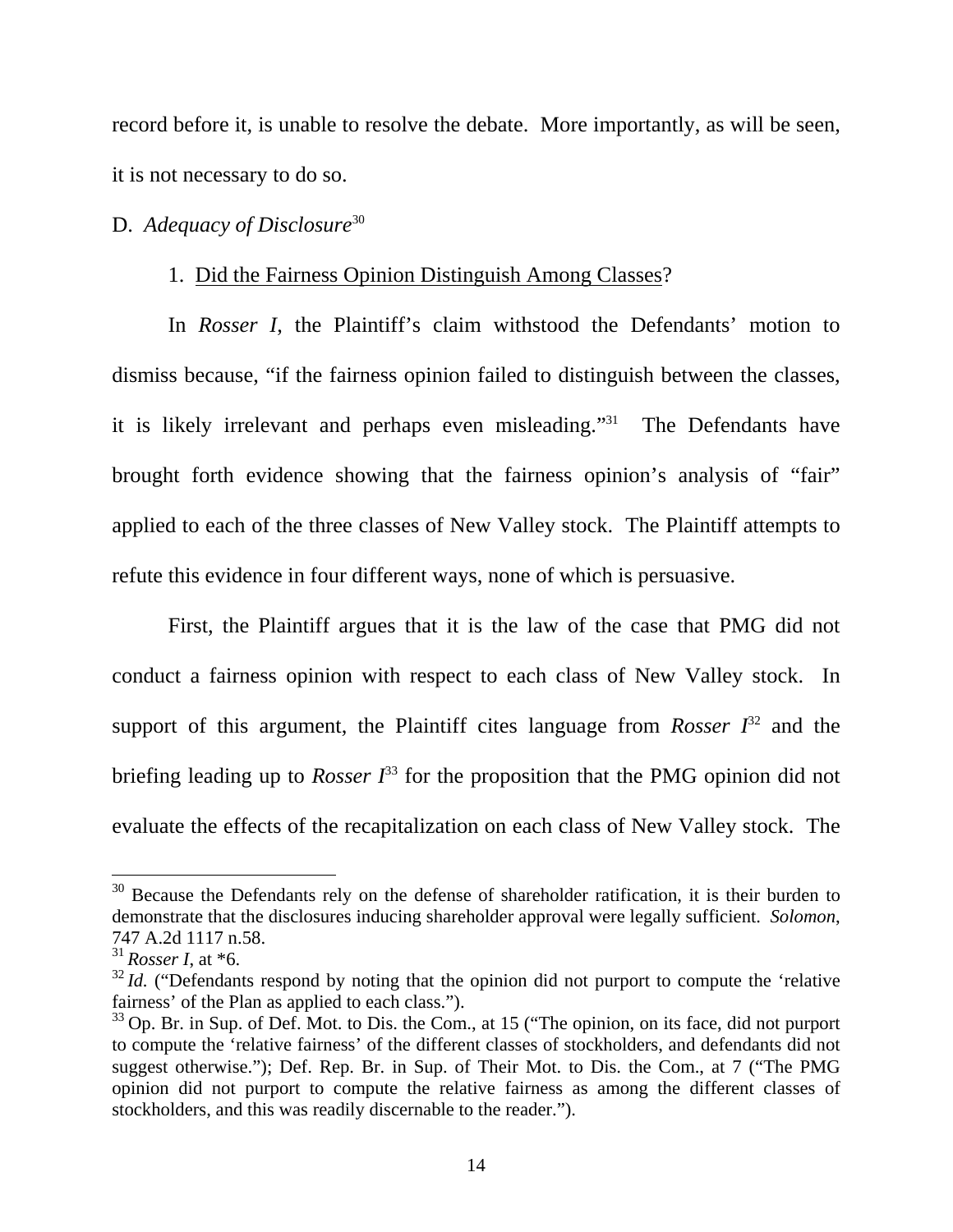Plaintiff's argument, however, fails to acknowledge that the Defendants, in the context of their motion to dismiss, were required to argue strictly from the allegations of the Complaint. Additionally, the Plaintiff mischaracterizes the Defendants' argument. If the fairness opinion did not purport to evaluate fairness by class, it does not mean that, in preparing its opinion, PMG did not actually evaluate fairness by class. The Defendants simply asserted, for purposes of *Rosser I*, that the opinion could not have been misleading because a reasonable shareholder would not have read it to reflect an evaluation with respect to all three classes.

 Second, the Plaintiff attempts to discredit the Defendants' evidence—Mr. Parke's deposition answers that establish that PMG considered fairness with respect to each class in particular<sup>34</sup>—by arguing that Mr. Parke's deposition consisted of "[a] series of softball questions proffered to a friendly witness undoubtedly coached to answer."35 Of course, the Plaintiff's counsel was present at the deposition and could have objected to the questions if appropriate or crossexamined Mr. Parke with "hardball" questions, but he chose not to take those steps. Additionally, the Plaintiff asserts that Mr. Parke's answers "are clearly contradicted by the preceding 136 pages of testimony and supporting exhibits and fall woefully short of establishing the absence of any genuine issue of material

<sup>34</sup>*See supra* note 11.

 $35$  Pl. Op. to Def. Mot. for Summ. J., at 7.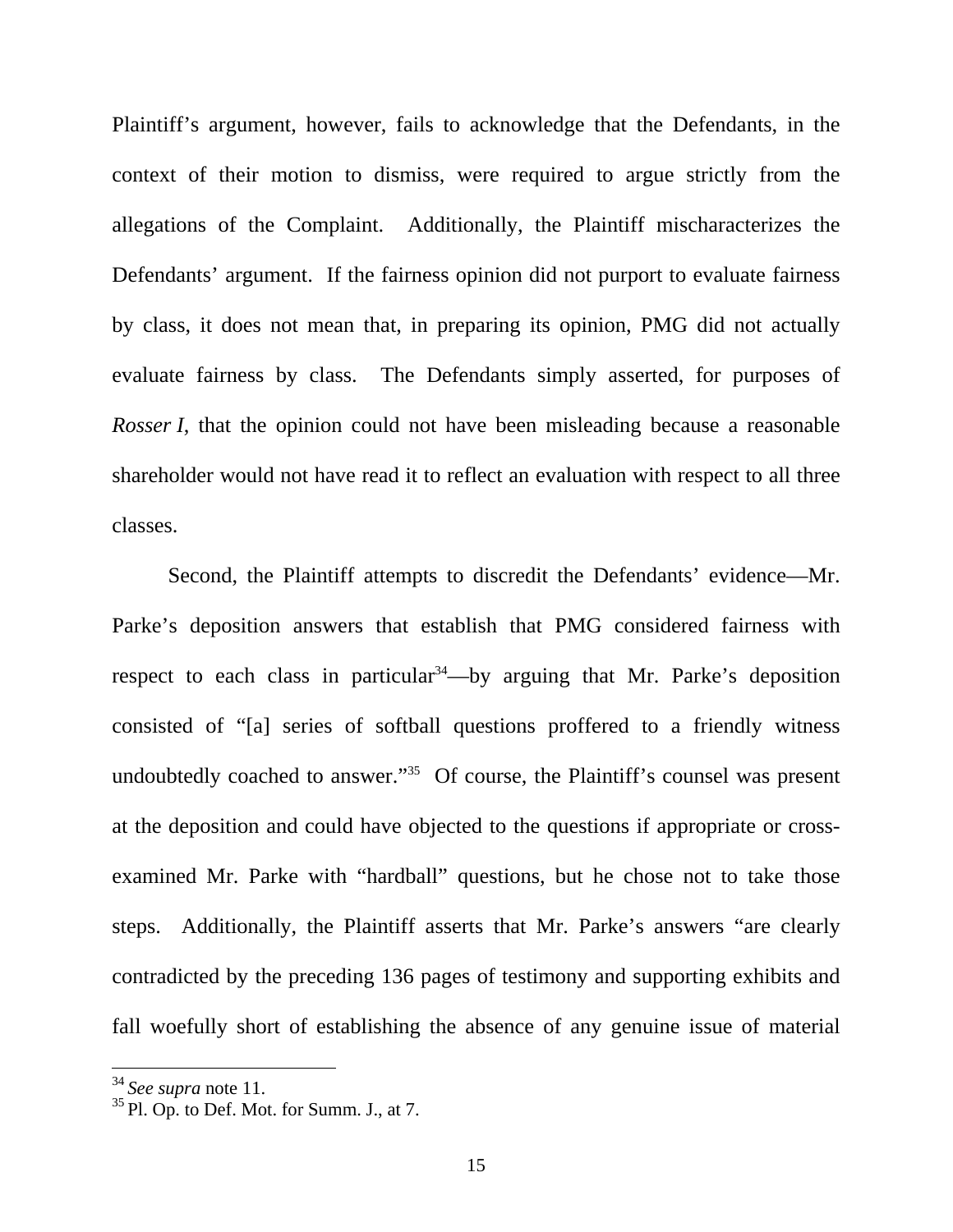fact."36 The Plaintiff, however, does not cite to a single material inconsistency in Mr. Parke's testimony on this topic.<sup>37</sup>

 Third, in her attempt to present some evidence that PMG's fairness opinion did not consider fairness with respect to all three classes of the New Valley's stock, the Plaintiff complains about the inadequacy of the opinion. These arguments include the set of assumptions and limitations under which the opinion was to be conducted, PMG's lack of experience with internal recapitalizations, and the pricing of warrants. Additionally, the Plaintiff argues from PMG's draft calculations that the Class A Preferred shareholders and the common shareholders received enhanced value from the recapitalization, even if the recapitalization did not add any additional market value to New Valley, but the Class B Preferred shareholders were adversely affected. However, assuming that the warrants the Class B Preferred shareholders were issued had the value that PMG attributed to them,38 PMG's final calculations that include the value of the post-recapitalization

 $36$  Id.

<sup>&</sup>lt;sup>37</sup> Instead, the Plaintiff only discusses the inconsistency in the Defendants' argument: first arguing in the motion to dismiss that the fairness opinion did not purport to claim to evaluate each class of New Valley stock and now arguing in the motion for summary judgment that the record shows that PMG did evaluate the fairness of the recapitalization by class of New Valley stock. *Id*. at 7 n.5. I have already explained why this argument does not carry any weight. I mention it now to emphasize that the Plaintiff, while claiming that Mr. Parke's testimony is inconsistent, only cites to what is essentially her "law of the case" argument.

<sup>&</sup>lt;sup>38</sup> There may be reason to be skeptical about PMG's view of the warrants' value, as it seems unlikely that, in the absence of a marked improvement in New Valley's operations, they ever would have been exercised. Ignoring the value of the warrants, the Class A Preferred and the common shareholders' post-recapitalization stock holdings gained value, while the Class B Preferred shareholders' post-capitalization stock holdings lost value. *See* Hirschfeld Aff., Ex. B,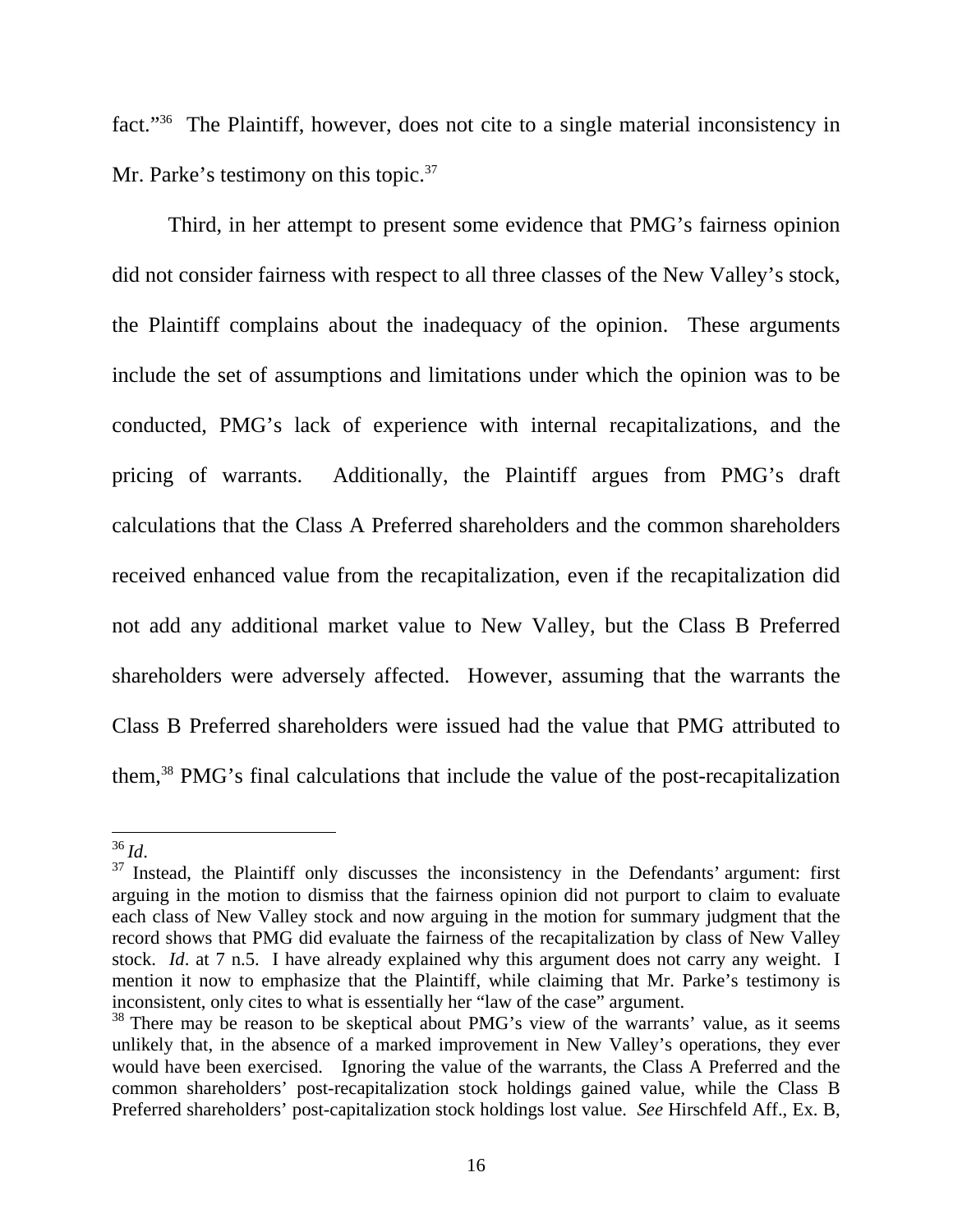shares and warrants showed that the Class B Preferred shareholders, on a percentage basis, benefited more than the common or Class A Preferred shareholders.<sup>39</sup>

 The Plaintiff also refers to a draft version of the fairness opinion—which assigned a lower valuation to the warrants—as evidence that PMG did not consider fairness with respect to all three classes of New Valley Stock.<sup>40</sup> While differences between draft opinions and the final opinion perhaps hint that the numbers behind the fairness opinion were being tinkered with, $41$  the Plaintiff has not brought forth any authority to show that draft fairness opinions must be disclosed to shareholders. Unexplained, material differences between drafts and the final version of a fairness opinion may raise concerns about its adequacy and a board's reliance on that opinion; however, the case at hand is about disclosure and does not directly concern the adequacy of PMG's fairness opinion or how it projected a value for the warrants. In her Complaint, the Plaintiff asserted: "The Proxy Statement failed to disclose that the so-called 'fairness opinion' of defendants' investment banker, PMG, did not compare or analyze fairness individually to each

at NV 00563. Thus, what the Plaintiff is really challenging is that the warrants issued by New Valley were overvalued in PMG's fairness opinion or that the recapitalization resulted in collateral, additional value, primarily for the benefit of the Defendants. However, the Plaintiff's pleadings did not challenge the reasonableness of PMG's fairness opinion or the New Valley Board's reliance on that opinion.

<sup>39</sup>*Id.*

<sup>40</sup> *See, e.g.*, Farina Aff., Ex. K, at PMG 000007.

 $^{41}$  Warrants are not easy to value and, thus, revising the calculations may have been prudent.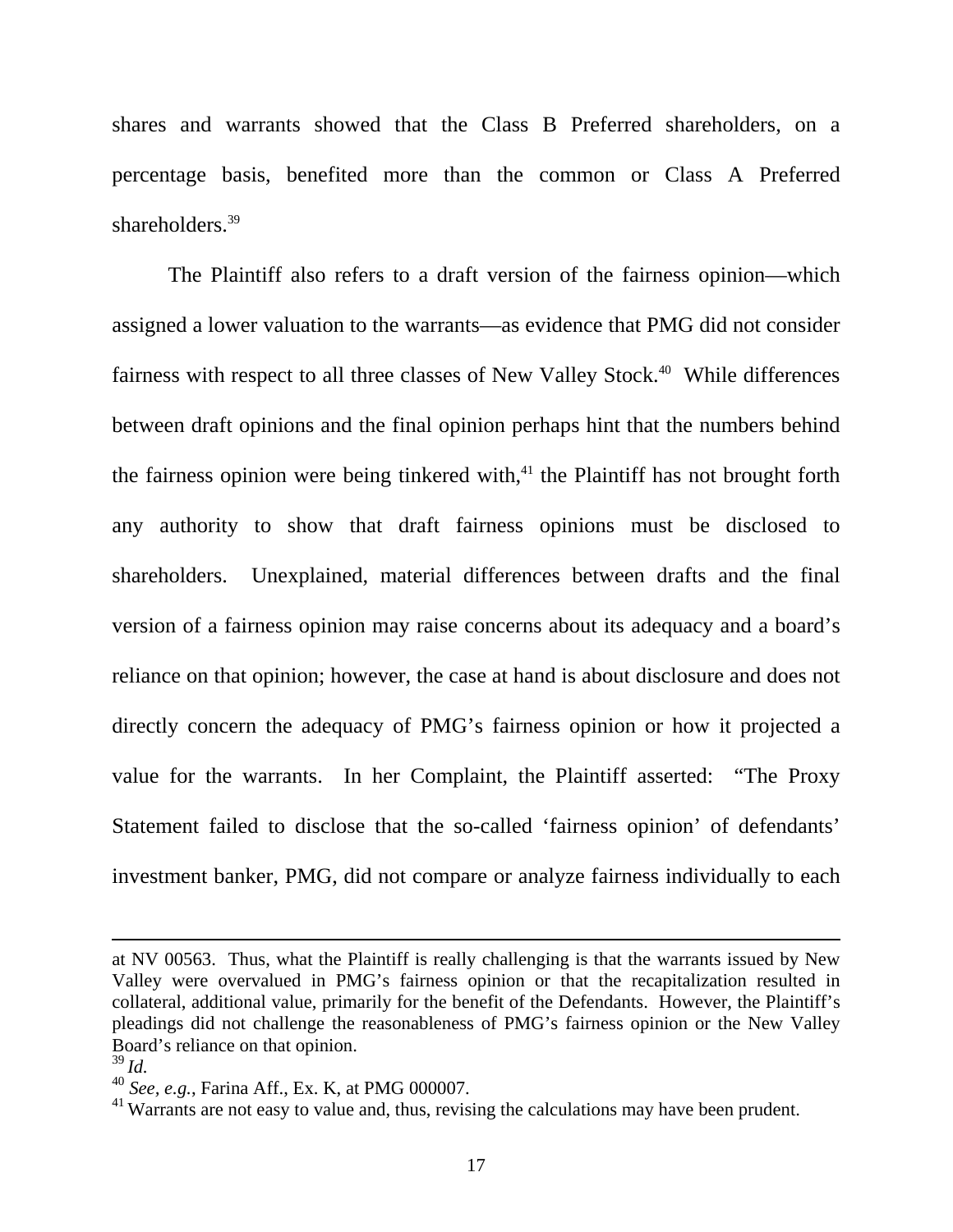of the various classes of shares, particularly the Preferred B shareholders."42 Thus, the issue, as framed by the Plaintiff, is not the adequacy of the fairness opinion; it is the narrow issue of whether PMG analyzed "fairness individually to each of the various classes of shares."43

 Fourth, the Plaintiff questions the wording of the fairness opinion. A draft of the fairness opinion had recited that the recapitalization was fair "strictly from a financial point of view."44 The word "strictly" was omitted from the final fairness opinion.45 It is sufficient to note that the question before the Court is whether PMG considered the fairness of the recapitalization with respect to each class of stock. Moreover, the Plaintiff has not offered any plausible explanation as to why there is a material difference in this context between "from a financial point of view" and "strictly from a financial point of view."

<sup>&</sup>lt;sup>42</sup> Complaint, at  $\P$  45(d).

<sup>&</sup>lt;sup>43</sup>*Id.* Perhaps, although not articulated in the Plaintiff's brief or at oral argument, if the fairness opinion was so bad that it showed that PMG could not have possibly evaluated fairness with respect to each class of shareholders and come to its conclusions, the adequacy of the opinion might be relevant. However, while PMG's analysis supporting its fairness opinion could perhaps have been better, the record before the Court, after taking all inferences from these facts in the favor of the Plaintiff, would not support a finding that PMG's opinion was outside the realm of reasonableness. While the Plaintiff asserts that at trial she plans to introduce expert testimony that further discredits the validity of PMG's opinion, see, for example, Pl. Op. to Def. Mot. for Summ. J., at 8, it is unacceptable to contest a motion for summary judgment by simply arguing that one plans to cross-examine a witness or present expert testimony at trial.

<sup>44</sup> Farina Aff., Ex. H, at PMG 000283.

 $45$  Proxy Statement, at App. A, at 2.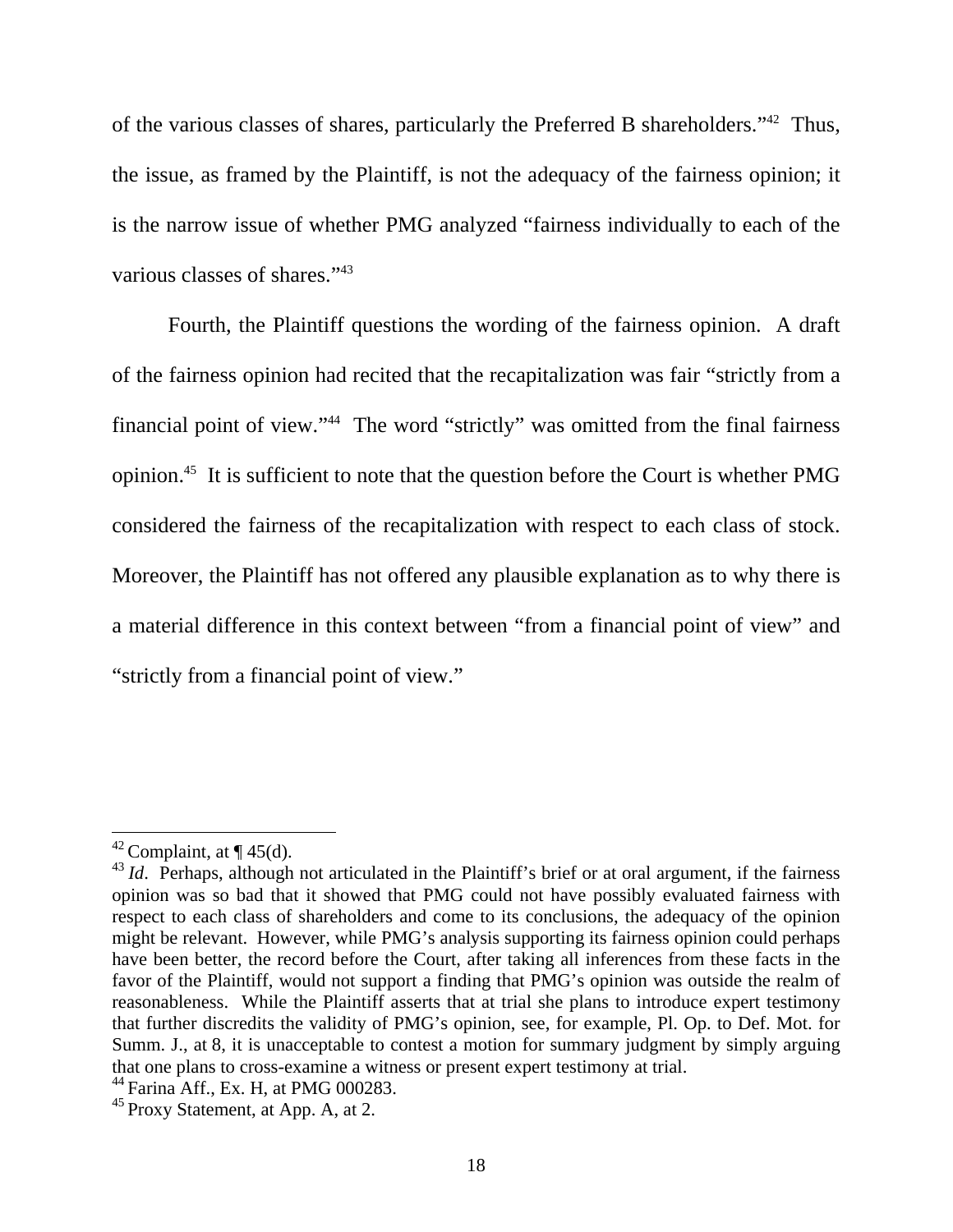## 2.Identity and Holdings of the Shareholders who Recommended Recapitalization

 In *Rosser I*, this Court denied the Defendants' motion to dismiss, in part, because: "[A] shareholder could plausibly want to know: whether [the shareholders who recommended the recapitalization plan to New Valley] were also directors, what class of shares those shareholders owned and how much, and why those shareholders thought recapitalization was a good idea (at least for them)."46 Subsequently, the following people were identified as having approached the New Valley management about recapitalization: (1) Steven G. Lampe—who indicated that he had large Class B Preferred holdings and had no affiliation with New Valley—raised with New Valley the idea of a recapitalization because New Valley's former capital structure was convoluted and difficult for the market to understand; $47$  and (2) Anthony Tedeschi and Scott Williams, registered representatives at PMG, who indicated they were acting on the behalf of PMG brokerage account customers who held Class B Preferred shares, also proposed a recapitalization.48 The Plaintiff does not focus on a potential conflict of interest within PMG, whose brokers recommended the recapitalization and whose bankers prepared the fairness opinion.<sup>49</sup> Instead, the Plaintiff has asserted that it would

<sup>46</sup>*Rosser I*, at \*6.

<sup>47</sup> Lorber Aff. ¶¶ 3-4.

 $^{48}$ *Id.* at ¶ 6.

 $^{49}$  This position was articulated at oral argument: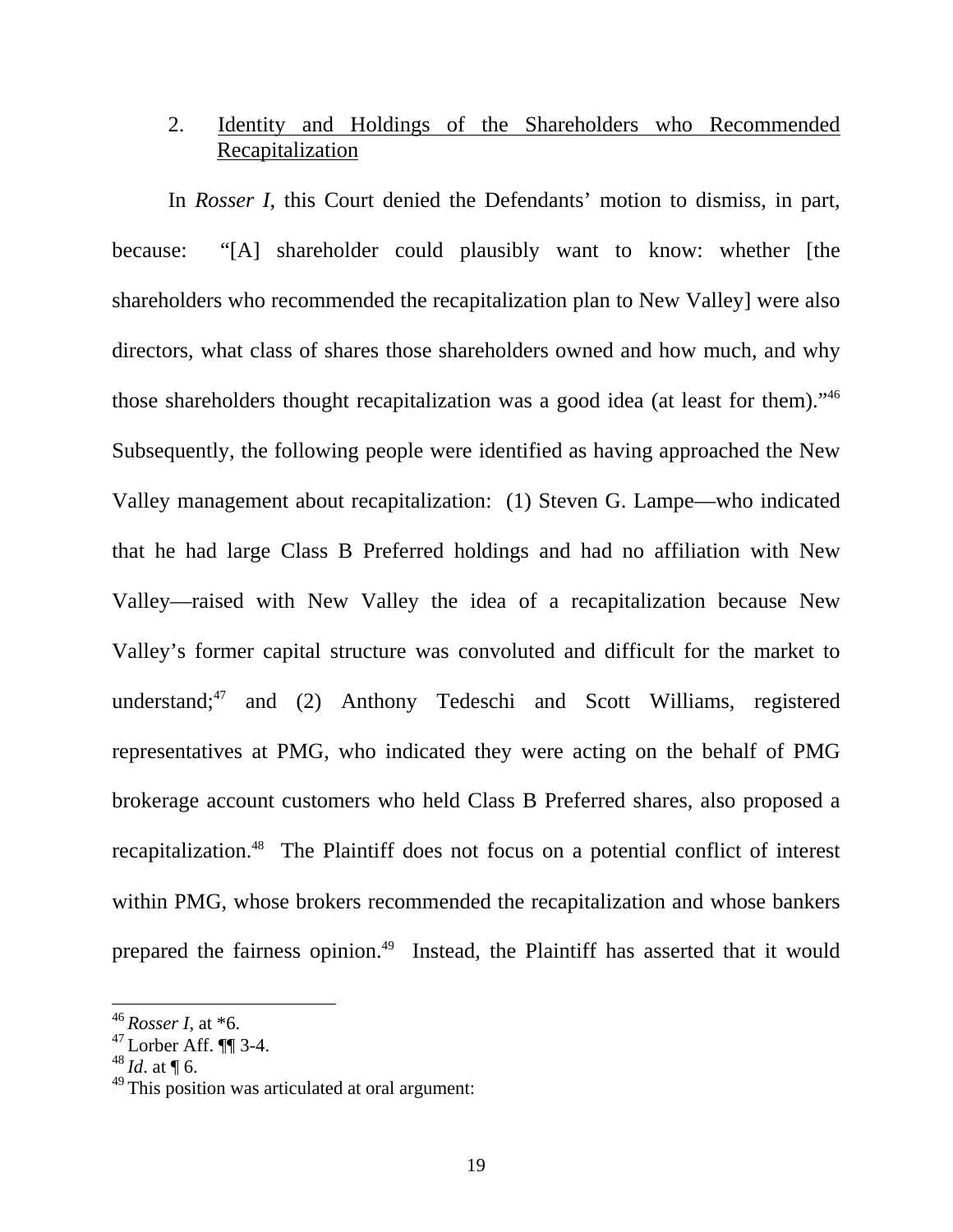have been material to the Class B Preferred shareholders to have known that a PMG broker had approached New Valley about this transaction. However, Plaintiff has not offered why this is material<sup>50</sup> nor can this Court ascertain in the absence of concerns about the investment banker's potential conflicts, the materiality of this disclosure to the Class B Preferred shareholders.<sup>51</sup> Thus, the Defendants have successfully argued that summary judgment is appropriate as to this allegedly inadequate disclosure because they have shown that the identity of

#### Oral Arg. Tr. 57-58.

THE COURT: You are suggesting, I think, that there had to be some kind of incestuous relationship between the PMG brokers and Mr. Parke. Isn't that the implicit theme you are trying to develop?

MR. FARINA [counsel for the Plaintiff]: No. No. I think my asking Mr. Parke initially at his deposition—was to find out if those people were a source off—I deposed him. I said, "Did you talk to these people in doing your work?" He said no. I didn't take their depositions. He didn't talk to them with respect to his work. . . .

THE COURT: As far as you are concerned, the fact that this recapitalization may have been instigated by PMG brokers is not something that relates to Mr. Parke's fairness opinion? It is simply shareholders might want to know what the source of the idea was?

MR. FARINA: Right. There is no direct correlation between his work, which we believe was inadequate, and that disclosure. They are two separate violations, two separate disclosure issues.

<sup>&</sup>lt;sup>50</sup> The Plaintiff has not even deposed the two PMG brokers in question.

<sup>&</sup>lt;sup>51</sup> Any argument based upon a conflict of interest within PMG may have been abandoned. The Plaintiff's brief stated: "The ramifications of disclosure are palpable—if Series B shareholders had known that the recapitalization had been instigated by PMG, they would have been in a better position to view the fairness opinion with a suspect eye." Pl. Opp. to Def. Mot. for Summ. J., at 12. Even assuming that this argument was not abandoned by Plaintiff's counsel's comments at oral argument, *see supra* note 49, New Valley has successfully rebutted this argument by showing that (1) it was Mr. Lampe, who had no affiliation to PMG, who first approached New Valley about the recapitalization; (2) the Plaintiff has produced no evidence to show how the conflict of interest within PMG, if any, was material; and (3) Mr. Parke testified, and the Plaintiff is unable to refute, that he did not speak or obtain information from anyone in the sales division of PMG. Parke Dep. at 14:9-15, 25:3-26:22.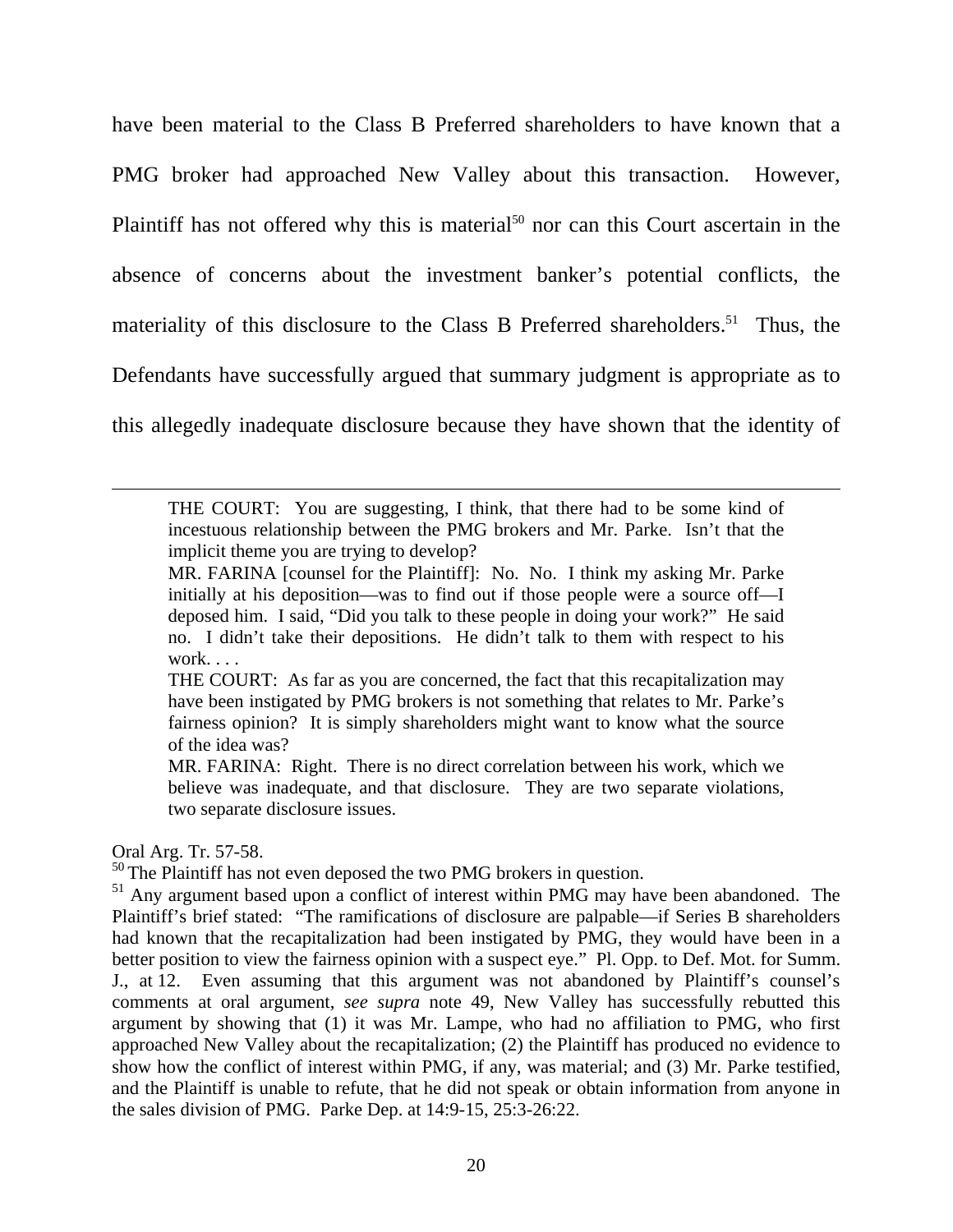the shareholders who approached New Valley with the recapitalization proposal was not material and, accordingly, need not have been disclosed.

### *3.* The Separate Values of New Valley's Lines of Business or Assets

 In *Rosser I*, this Court held that "if plaintiffs are claiming, which they appear to be, that the Board intentionally or carelessly omitted financial information about New Valley's worth as an entity, they state a plausible claim."52 Subsequently, the Defendants produced evidence that no internal estimates, appraisals, or evaluations of its lines of business or assets existed and, thus, there was nothing to disclose.<sup>53</sup> The only evidence cited by the Plaintiff to show that internal valuations or appraisals existed was that PMG's analysis, in a draft calculation, determined "that New Valley's total asset value of \$163.9 million was 2 ½ times higher than its current total market capitalization."54 However, New Valley's aggregate valuation was disclosed in its Proxy Statement.<sup>55</sup> The Plaintiff has failed to show why, in an internal recapitalization, a line-by-line valuation of New Valley's major assets or

<sup>52</sup>*Rosser I*, at \*6.

 $53$  Lorber Aff.  $\P\P$  8, 9.

 $54$  Pl. Opp. to Def. Mot. for Summ. J., at 13; Farina Aff. Ex. H, at PMG 000276-278. The Plaintiff derives this number from a draft calculation. The valuation of New Valley disclosed in the Proxy Statement was \$184.4 million. When asked at oral argument to give a specific example of an internal appraisal or valuation that existed but was not disclosed, the Plaintiff's counsel spoke of certain properties in Russia, when he said, "The fact in [the properties in Russia]—the fact that there is uncertainty, they don't know are these worth more or are they worth less—maybe they are worth more, but there is uncertainty. This would be an example of a kind of item to be disclosed." Oral Arg. Tr. at 64. The Court asked: "The disclosure you are seeking is more of what PMG did and how it went about valuing the various components to get to the \$184 million sum?" Counsel for the Plaintiff replied: "Yes." *Id*. 55 Proxy Statement, at 21.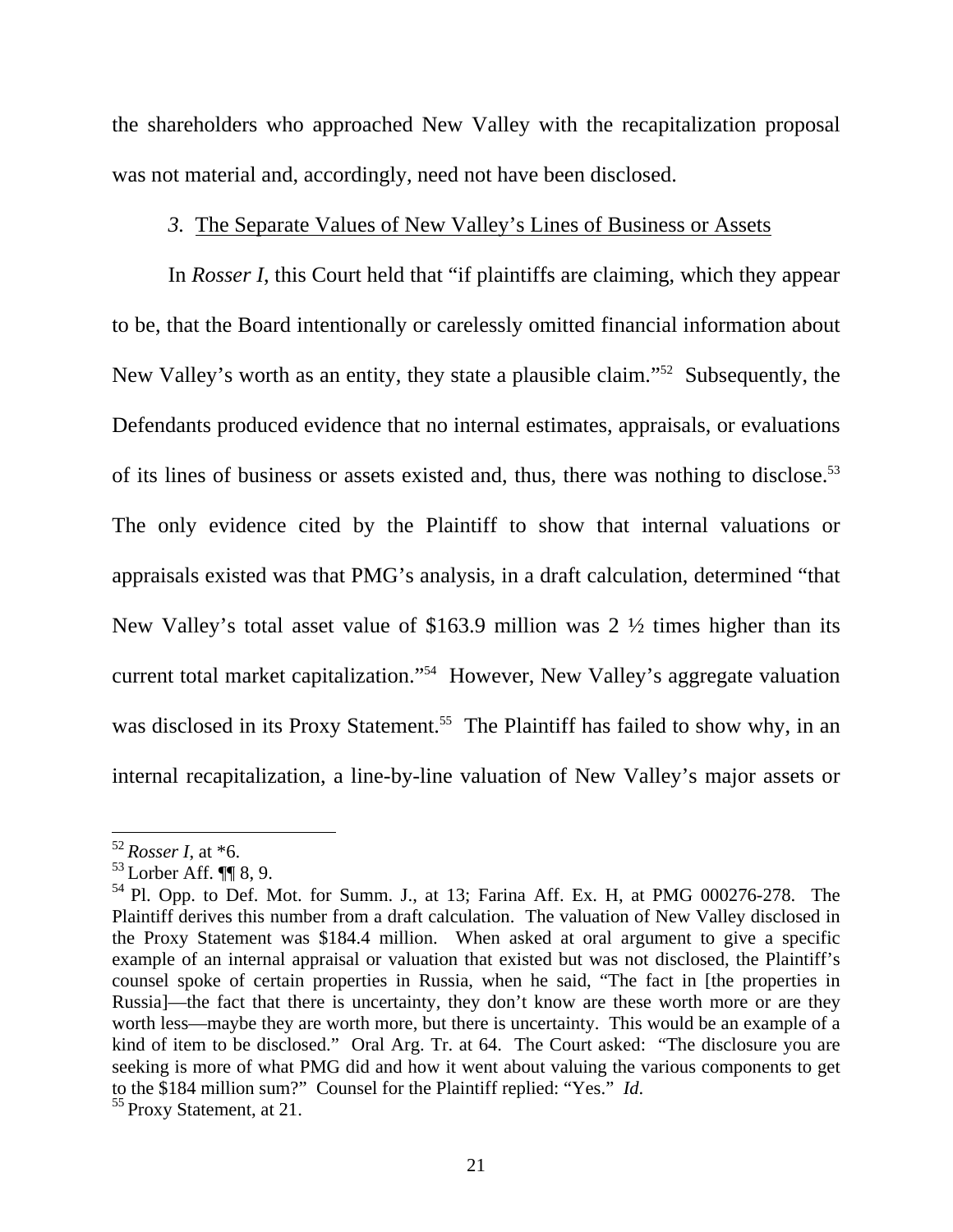lines of businesses would be material. In a different context, for example, where certain assets are transferred for the benefit of a certain class of stockholders, then valuation of those separate assets would be material. However, under the Plan, the value of each asset or line of business of New Valley was immaterial because the internal recapitalization redefined the New Valley's shareholders positions vis-àvis each other. For purposes of the Plan and the reordering of rights among New Valley's shareholders, the total enterprise value, and not the valuations of the segments separately, was material.<sup>56</sup>

The Plaintiff presents an additional argument. The Plaintiff argues that New

Valley should have disclosed that:

 $\overline{a}$ 

[T]he recap value substantially exceeded the book value . . . . This information resulted in the computation of New Valleys' net asset value which was 2½ times higher than the company's current market capitalization. This information was utilized by [PMG] to calculate a range of potential values for the post-recapitalization securities, based on the percentage of fair value achieved. Unquestionably, this information was available to defendants, exchanged between defendants and PMG, was integral to PMG's analysis, and should have been made available to the Class B Preferred shareholders.<sup>57</sup>

The Plaintiff is correct that knowing that the market was discounting New Valley's

shares was material to New Valley shareholders and should have been disclosed.

 $56$  Additionally, I question the materiality of the valuations of the New Valley's particular assets and lines of businesses for another reason. PMG estimated the total value of New Valley's assets to be \$184.4 million. Proxy Statement, at 21. The Class A Preferred shares' dividend arrearage was \$234.6 million. *Id.* at 18. In light of this significant gap, one wonders whether a reasonable investor would be concerned about the line-by-line asset valuation of the company, as opposed to focusing on the net asset value to determine the value of her stake in New Valley.

 $57$  Pl. Opp. to Def. Mot. for Summ. J., at 14-15 (citation omitted).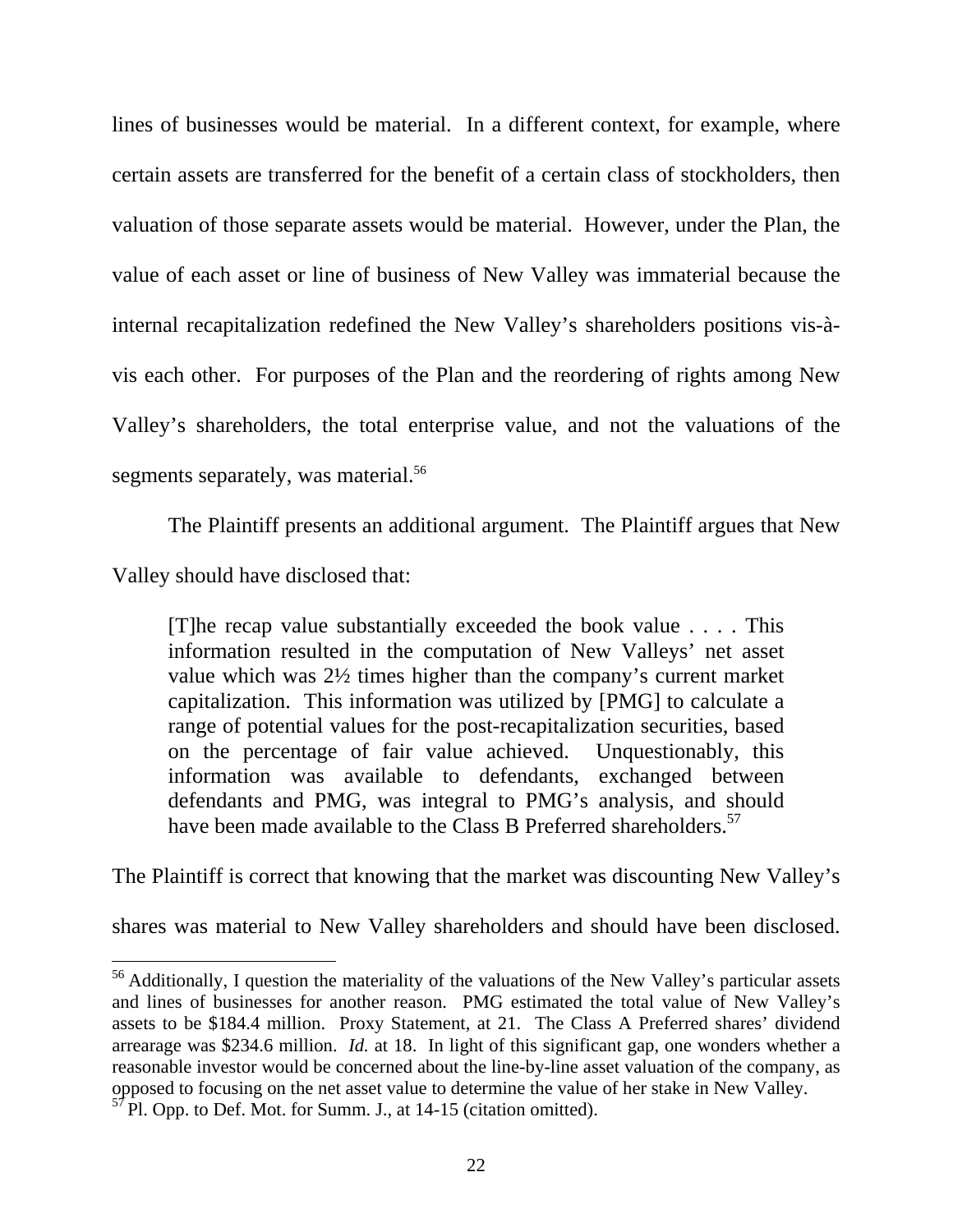However, it was disclosed qualitatively.<sup>58</sup> While perhaps disclosing the specific ratio would have been better, the Plaintiff has failed to articulate why disclosing a qualitative summary of the findings was inadequate in these circumstances.

 Finally, the Plaintiff seems to be trying to reach the methodology that PMG used to calculate New Valley's total value and not the actual value of New Valley's individual assets or lines of businesses.<sup>59</sup> However, the Complaint states: "The Proxy Statement failed to disclose the value of the Company's assets or lines of business, despite the fact that the Company had such estimates."60 Since PMG's methodology employed in calculating New Valley's individual assets or lines of businesses was not challenged in the Complaint, it is outside the scope of this action.

 In sum, the Defendants have demonstrated, in accordance with the requirements of Court of Chancery Rule 56, that the disclosures made in securing approval of the Plan by the Class B Preferred shareholders were sufficient.

 $58$  Proxy Statement, at 21 ("[PMG] determined that the combined market value of [New Valley's] securities before the recapitalization is less than fair value and believed that the Common Shares outstanding after the recapitalization will likely be valued at less of a discount to fair value due to, among others, the factors discussed above."). The Proxy Statement, at 61, provided trading prices for the various classes of New Valley stock and, thus, the number which the Plaintiff claims was so important was readily calculable.

<sup>59</sup>*See supra* note 54; *see also* Pl. Opp. to Def. Mot. for Summ. J., at 13 ("The net asset value, which was developed by PMG based on internal analyses provided by New Valley, was not a simple extrapolation of book value but was an estimate of the current value of New Valley's assets and lines of business.").

 $60$  Complaint, at  $\P$  45.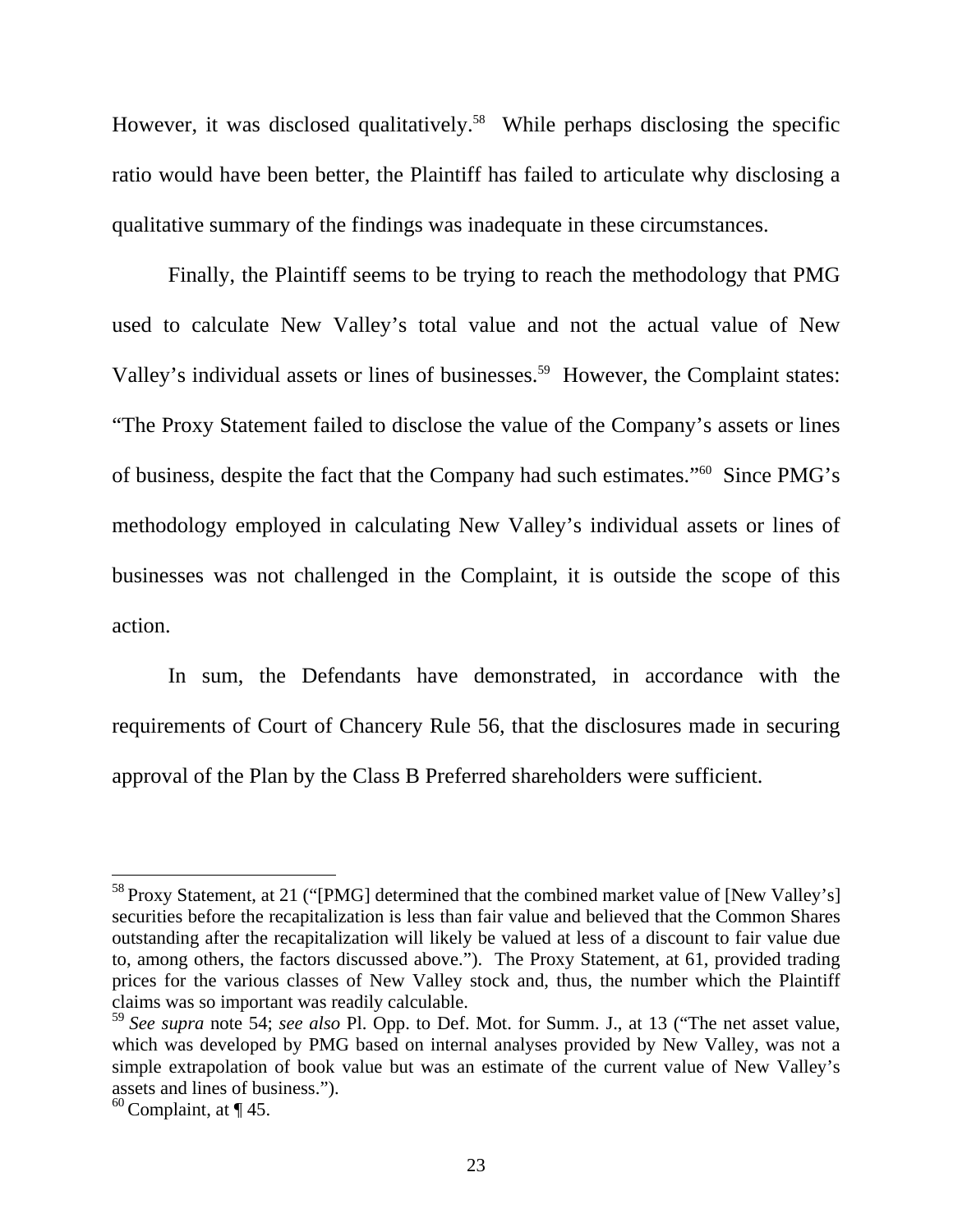## E. *The Consequences of Adequate Disclosure—Revisited*

If ratification of the Plan by informed and disinterested Class B Preferred shareholders puts the transaction within the ambit of the business judgment rule, the Defendants are entitled to summary judgment. They have demonstrated—from the record assessed in the light most favorable to the Plaintiff—that there are no material facts in dispute and that the Plaintiff has not shown and cannot show that the recapitalization constituted waste or was otherwise actionable under the governing standard.

 If, on the other hand, ratification of the Plan by informed and disinterested Class B Preferred shareholders merely shifts the burden to the Plaintiff to demonstrate its unfairness, the Defendants are also entitled to summary judgment. The terms of the recapitalization, especially when one accepts the valuation of the corporate enterprise and the outstanding (and projected) obligations to the Class A Preferred stockholders,<sup>61</sup> are not inherently or obviously "unfair." Something more—such as expert opinion—is necessary to put into play an argument that a complex transaction is "unfair" to a class of stockholders. The Plaintiff has proposed to provide expert testimony at trial.<sup>62</sup> Apparently, she expects the Court

 $61$  The Plaintiff, although seeking greater disclosure about the various businesses contributing to the value of the enterprise, has not contested the numbers (*i.e.*, value of the enterprise as a whole and the superior rights accruing to the holders of Class A Preferred stock).

 $\overrightarrow{62}$  For example, the Plaintiff has asserted that she "plan[s] to introduce expert testimony to the effect that the warrants could not have possibly traded at this high level [referring to the warrant exercise of \$12.50 per share]." Pl. Opp. to Def. Mot. for Summ. J., at 8.